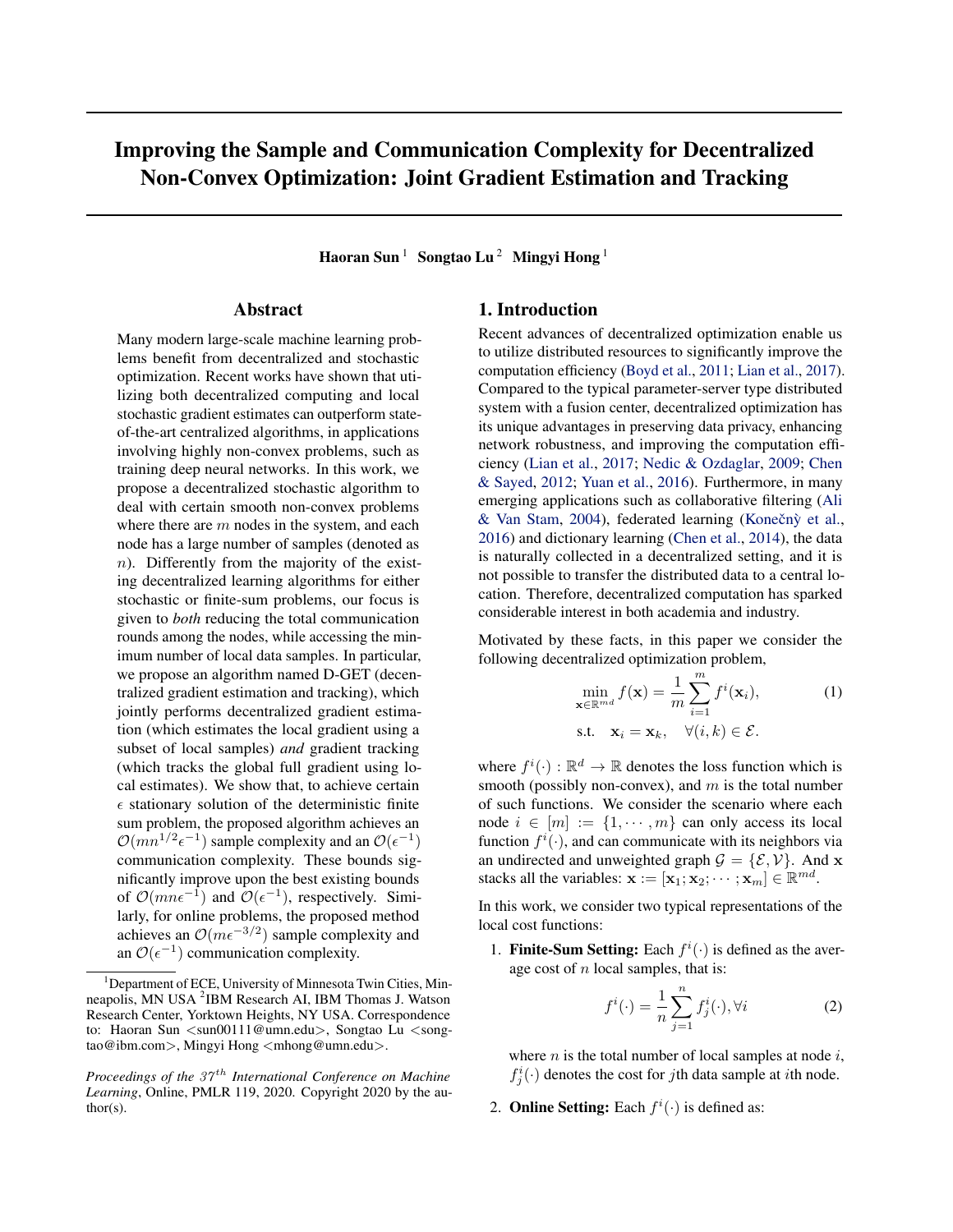$$
f^{i}(\cdot) = \mathbb{E}_{\xi \sim \mathcal{D}_{i}}[f_{\xi}^{i}(\cdot)], \forall i
$$
 (3)

<span id="page-1-0"></span>where  $D_i$  denotes the data distribution at node *i*.

For the above decentralized non-convex problem [\(1\)](#page-0-0), one essential task is to find an  $\epsilon$  stationary solution  $x^* :=$  $[\mathbf{x}_1^*; \dots; \mathbf{x}_m^*] \in \mathbb{R}^{md}$  such that the optimality gap  $h^*$  satisfies

$$
\left\| \frac{1}{m} \sum_{i=1}^{m} \nabla f^{i}(\mathbf{x}_{i}^{*}) \right\|^{2} + \frac{1}{m} \sum_{i}^{m} \left\| \mathbf{x}_{i}^{*} - \frac{1}{m} \sum_{i}^{m} \mathbf{x}_{i}^{*} \right\|^{2} \leq \epsilon.
$$
 (4)

This solution quality measure encodes both the size of local gradient error for classical centralized non-convex problems and the consensus error for decentralized optimization.

Many modern decentralized methods can be applied to obtain the above mentioned  $\epsilon$  stationary solution for problem [\(1\)](#page-0-0). In the finite-sum setting [\(2\)](#page-0-0), deterministic decentralized methods [\(Hong et al.,](#page-9-0) [2017;](#page-9-0) [Di Lorenzo & Scutari,](#page-9-0) [2016;](#page-9-0) [Sun et al.,](#page-10-0) [2019;](#page-10-0) [Sun & Hong,](#page-10-0) [2019\)](#page-10-0), which process the local dataset in full batches, typically achieve  $\mathcal{O}(\epsilon^{-1})$ communication complexity (i.e.,  $\mathcal{O}(\epsilon^{-1})$  rounds of message exchanges are required to obtain  $\epsilon$  stationary solution), and  $\mathcal{O}(mn\epsilon^{-1})$  sample complexity.<sup>1</sup> Meanwhile, stochastic methods [\(Lian et al.,](#page-10-0) [2017;](#page-10-0) [Tang et al.,](#page-10-0) [2018;](#page-10-0) [Assran et al.,](#page-9-0) [2019;](#page-9-0) [Lu et al.,](#page-10-0) [2019\)](#page-10-0), which randomly pick subsets of local samples, achieve  $\mathcal{O}(m\epsilon^{-2})$  sample and  $\mathcal{O}(\epsilon^{-2})$  communication complexity. These complexity bounds indicate that, when the sample size is large (i.e.,  $\epsilon^{-1} = o(n)$ ), the stochastic methods are preferred for lower sample complexity, but the deterministic methods still achieve lower communication complexity. On the other hand, in the online setting (3), only stochastic methods can be applied, and those methods again achieve  $O(m\epsilon^{-2})$  sample and  $O(\epsilon^{-2})$  communication complexity [\(Tang et al.,](#page-10-0) [2018\)](#page-10-0).

#### 1.1. Our Contribution

Compared with the majority of the existing decentralized learning algorithms for either stochastic or deterministic problems, the focus of this work is given to *both* reducing the total communication and sample complexity. Specifically, we propose a decentralized gradient estimation and tracking (D-GET) approach, which uses a subset of samples to estimate the local gradients (by utilizing modern variance reduction techniques [\(Fang et al.,](#page-9-0) [2018;](#page-9-0) [Nguyen et al.,](#page-10-0) [2017\)](#page-10-0)), while using the differences of past local gradients to track the global gradients (by leveraging the idea of decentralized gradient tracking [\(Di Lorenzo & Scutari,](#page-9-0) [2016;](#page-9-0) Pu & Nedić, [2018\)](#page-10-0)). Remarkably, the proposed approach enjoys a sample complexity of  $\mathcal{O}(mn^{1/2} \epsilon^{-1})$  and communication complexity of  $\mathcal{O}(\epsilon^{-1})$  for finite sum problem [\(2\)](#page-0-0), which outperforms all existing decentralized methods. The sample complexity rate is  $\sqrt{m}$  worse than the known sample complexity lower bound for centralized problem [\(Fang et al.,](#page-9-0) [2018\)](#page-9-0), and the communication complexity matches the existing communication lower bound [\(Sun & Hong,](#page-10-0) [2019\)](#page-10-0) for decentralized non-convex optimization (in terms of the dependency in  $\epsilon$ ). Furthermore, the proposed approach is also able to achieve  $O(m\epsilon^{-3/2})$  sample complexity and  $O(\epsilon^{-1})$ communication complexity for the online problem (3), reducing the best existing bounds (such as those obtained in [\(Tang et al.,](#page-10-0) [2018;](#page-10-0) [Lu et al.,](#page-10-0) [2019;](#page-10-0) [Lu & Wu,](#page-10-0) [2020\)](#page-10-0)) by factors of  $\mathcal{O}(\epsilon^{-1/2})$  and  $\mathcal{O}(\epsilon^{-1})$ , respectively, through a more restrictive mean-squared smoothness assumption [\(Arjevani](#page-9-0) [et al.,](#page-9-0) [2019\)](#page-9-0). The rate  $O(m\epsilon^{-3/2})$  is *m* worse than the centralized stochastic lower bound  $\mathcal{O}(\epsilon^{-3/2})$  for non-convex problems [\(Arjevani et al.,](#page-9-0) [2019\)](#page-9-0). We illustrate the main results of this work and compare the gradient and communication cost for state-of-the-art decentralized non-convex optimization algorithms in Table [1.](#page-2-0) <sup>2</sup> Note that in Table [1,](#page-2-0) by *constant step-size* we mean that it is not dependent on the target accuracy  $\epsilon$ , nor the iteration number.

#### 1.2. Related Works

Decentralized Optimization. Decentralized optimization has been extensively studied for convex problems and can be traced back to the 1980s [\(Bertsekas,](#page-9-0) [1989\)](#page-9-0). We refer the readers to the recent survey (Nedić et al.,  $2018$ ) and the references therein for a complete review. When the problem becomes non-convex, many algorithms such as primal-dual based methods [\(Hong et al.,](#page-9-0) [2016;](#page-9-0) [2017\)](#page-9-0), gradient tracking based methods [\(Di Lorenzo & Scutari,](#page-9-0) [2016;](#page-9-0) [Daneshmand](#page-9-0) [et al.,](#page-9-0) [2016\)](#page-9-0), and non-convex extensions of DGD methods [\(Zeng & Yin,](#page-10-0) [2018\)](#page-10-0) have been proposed, where the  $\mathcal{O}(\epsilon^{-1})$ iteration and communication complexity have been shown. Note that the above algorithms all require  $\mathcal{O}(1)$  full gradient evaluations per iteration, so when directly applied to solve problems where each  $f^i(\cdot)$  takes the form in [\(2\)](#page-0-0), they all require  $\mathcal{O}(mn\epsilon^{-1})$  local data samples.

However, due to the requirement that each iteration of the algorithm needs a full gradient evaluation, the above batch methods can be computationally very demanding. One natural solution is to use the stochastic gradient to approximate the true gradient. Stochastic decentralized non-convex methods can be traced back to [\(Bianchi & Jakubowicz,](#page-9-0) [2013;](#page-9-0) [Bianchi et al.,](#page-9-0) [2013\)](#page-9-0), and recent advances including DSGD [\(Jiang et al.,](#page-9-0) [2017\)](#page-10-0), PSGD [\(Lian et al.,](#page-10-0) 2017),  $D^2$  [\(Tang](#page-10-0) [et al.,](#page-10-0) [2018\)](#page-10-0), GNSD [\(Lu et al.,](#page-10-0) [2019\)](#page-10-0) and stochastic gradient push [\(Assran et al.,](#page-9-0) [2019\)](#page-9-0). However, the large variance coming from the stochastic gradient estimator and the use of

<sup>&</sup>lt;sup>1</sup>Note that for the finite sum problem  $(2)$ , the "sample complexity" refers to the total number of samples *accessed* by the algorithms to compute sample gradient  $\nabla f_j^i(\mathbf{x}_i)$ 's. If the same sample  $j \in [n_i]$  is accessed k times and each time the evaluated gradients are different, then the sample complexity increases by *k*.

<sup>&</sup>lt;sup>2</sup>For batch algorithms DGD, NEXT, Prox-PDA and xFILTER, the bounds are obtained by multiplying their convergence rates with  $m \times n$ , since when applied to solve finite-sum problems, each iteration requires  $\mathcal{O}(1)$  full gradient evaluation.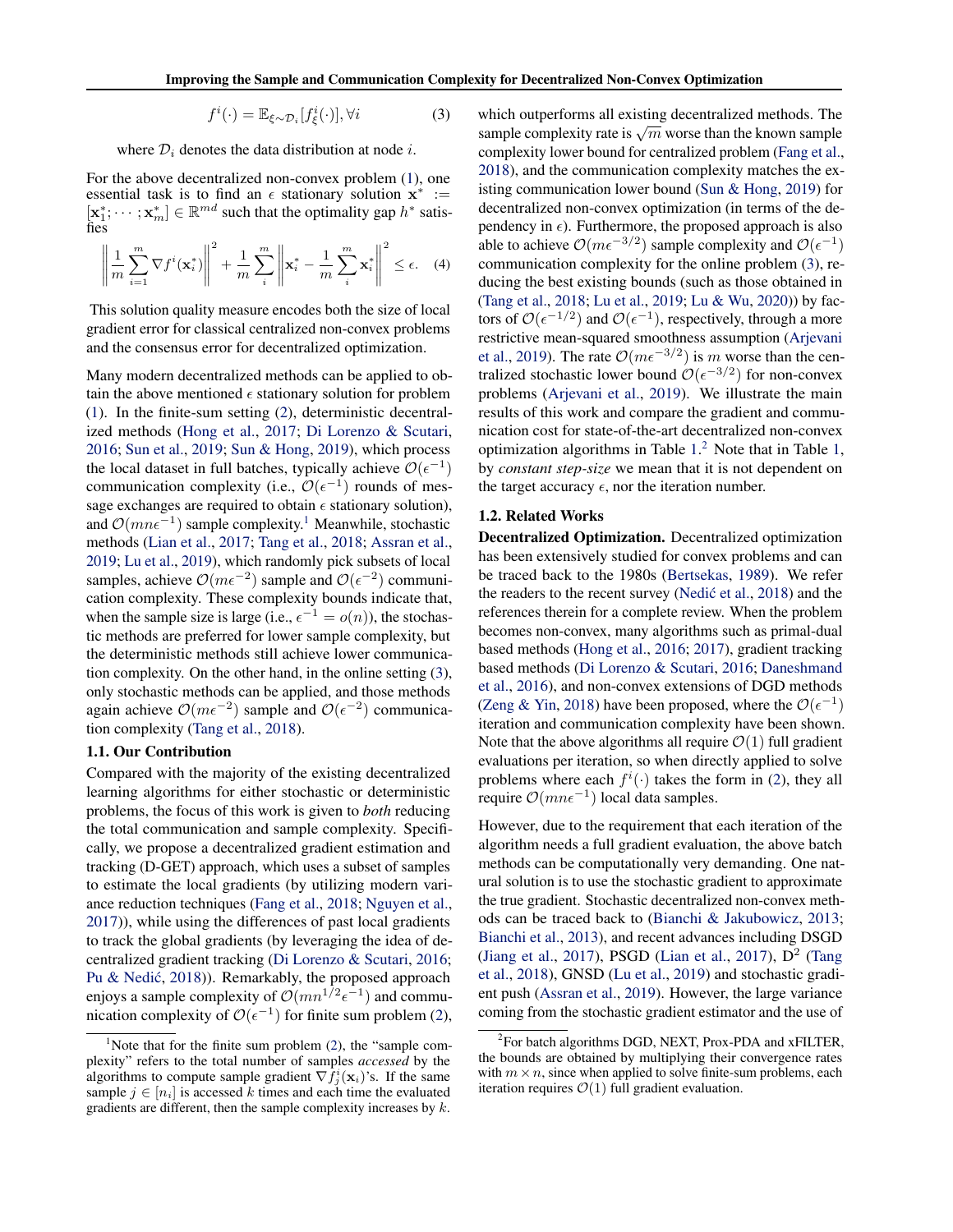Improving the Sample and Communication Complexity for Decentralized Non-Convex Optimization

<span id="page-2-0"></span>

| Table 1. Comparison of algorithms on decentralized non-convex optimization |                                  |                                       |                                 |                              |  |  |  |
|----------------------------------------------------------------------------|----------------------------------|---------------------------------------|---------------------------------|------------------------------|--|--|--|
| <b>ALGORITHM</b>                                                           | <b>CONSTANT STEPSIZE</b>         | FINITE-SUM                            | <b>ONLINE</b>                   | <b>COMMUNICATION</b>         |  |  |  |
| DGD (ZENG $&$ YIN, 2018)                                                   |                                  | $\mathcal{O}(m n \epsilon^{-2})$      |                                 | $\mathcal{O}(\epsilon^-$     |  |  |  |
| SONATA (SUN ET AL., 2019)                                                  |                                  | $\mathcal{O}(mn\epsilon^{-1})$        |                                 | $\mathcal{O}(\epsilon^{-1})$ |  |  |  |
| PROX-PDA (HONG ET AL., 2017)                                               |                                  | $\mathcal{O}(mn\epsilon^{-1})$        |                                 | $\mathcal{O}(\epsilon^{-1})$ |  |  |  |
| $XFILTER$ (Sun & Hong, 2019)                                               |                                  | $\mathcal{O}(mn\epsilon^{-1})$        |                                 | $\mathcal{O}(\epsilon^{-1})$ |  |  |  |
| PSGD (LIAN ET AL., 2017)                                                   |                                  | $\mathcal{O}(m\epsilon^{-2})$         | $\mathcal{O}(m\epsilon^{-2})$   | $\mathcal{O}(\epsilon^{-2})$ |  |  |  |
| $D^2$ (TANG ET AL., 2018)                                                  |                                  | $\mathcal{O}(m\epsilon^{-2})$         | $\mathcal{O}(m\epsilon^{-2})$   | $\mathcal{O}(\epsilon^{-2})$ |  |  |  |
| <b>GNSD</b> (LU ET AL., 2019)                                              |                                  | $\mathcal{O}(m\epsilon^{-2})$         | $\mathcal{O}(m\epsilon^{-2})$   | $\mathcal{O}(\epsilon^{-2})$ |  |  |  |
| <b>D-GET</b> (THIS WORK)                                                   |                                  | $\mathcal{O}(m\sqrt{n}\epsilon^{-1})$ | $\mathcal{O}(m\epsilon^{-3/2})$ | $\mathcal{O}(\epsilon^{-1})$ |  |  |  |
| Lower Bound (FANG ET AL., 2018; SUN $&$ HONG, 2019)                        | $\mathcal{O}(\sqrt{mn\epsilon})$ |                                       | $\mathcal{O}(\epsilon^{-}$      |                              |  |  |  |

diminishing step-size slow down the convergence, resulting at least  $O(m\epsilon^{-2})$  sample and  $O(\epsilon^{-2})$  communication cost.

Variance Reduction. Consider the following non-convex finite sum problem:  $\min_{\mathbf{w}\in\mathbb{R}^d} f(\mathbf{w}) = \frac{1}{mn} \sum_{j=1}^{mn} f_j(\mathbf{w}).$ If we assume that  $f(\cdot)$  has Lipschitz gradient, and directly apply the vanilla gradient descent (GD) method on  $f(\mathbf{w})$ , then it requires  $\mathcal{O}(m n \epsilon^{-1})$  gradient evaluations to reach  $\|\nabla f(\mathbf{w})\|^2 \leq \epsilon$  [\(Nesterov,](#page-10-0) [1998\)](#page-10-0). When  $m \times n$  is large, it is usually preferable to process a subset of data each time. In this case, stochastic gradient descent (SGD) can be used to achieve an  $\mathcal{O}(\epsilon^{-2})$  convergence rate [\(Ghadimi & Lan,](#page-9-0) [2013\)](#page-9-0). To bridge the gap between the GD and SGD, many variance reduced gradient estimators have been proposed, including SAGA [\(Defazio et al.,](#page-9-0) [2014\)](#page-9-0) and SVRG [\(Johnson & Zhang,](#page-9-0) [2013\)](#page-9-0). The idea is to reduce the variance of the stochastic gradient estimators and substantially improves the convergence rate. In particular, the above approaches have been shown to achieve sample complexities of  $\mathcal{O}((mn)^{2/3} \epsilon^{-1})$ for finite sum problems [\(Reddi et al.,](#page-10-0) [2016;](#page-10-0) [Allen-Zhu &](#page-9-0) [Hazan,](#page-9-0) [2016;](#page-9-0) [Lei et al.,](#page-10-0) [2017\)](#page-10-0) and  $\mathcal{O}(\epsilon^{-5/3})$  for online problem [\(Lei et al.,](#page-10-0) [2017\)](#page-10-0). Recent works further improve the above gradient estimators and achieve  $\mathcal{O}((mn)^{1/2}\epsilon^{-1})$ sample complexity for finite sum problems [\(Nguyen et al.,](#page-10-0) [2019;](#page-10-0) [Fang et al.,](#page-9-0) [2018;](#page-9-0) [Wang et al.,](#page-10-0) [2019;](#page-10-0) [Zhou et al.,](#page-11-0) [2018\)](#page-11-0) and  $\mathcal{O}(\epsilon^{-3/2})$  sample complexity for online problems [\(Fang et al.,](#page-9-0) [2018;](#page-9-0) [Wang et al.,](#page-10-0) [2019\)](#page-10-0). At the same time, the  $\mathcal{O}((mn)^{1/2} \epsilon^{-1})$  sample complexity is shown to be optimal when  $m \times n \leq \mathcal{O}(\epsilon^{-2})$  [\(Fang et al.,](#page-9-0) [2018\)](#page-9-0).

Decentralized Variance Reduction. The variance reduced decentralized optimization has been extensively studied for convex problems. The DSA proposed in [\(Mokhtari](#page-10-0) [& Ribeiro,](#page-10-0) [2016\)](#page-10-0) combines the algorithm design ideas from EXTRA [\(Shi et al.,](#page-10-0) [2015\)](#page-10-0) and SAGA [\(Defazio et al.,](#page-9-0) [2014\)](#page-9-0), and achieves the first expected linear convergence for decentralized stochastic optimization. Recent works also include the DSBA [\(Shen et al.,](#page-10-0) [2018\)](#page-10-0), diffusion-AVRG [\(Yuan et al.,](#page-10-0) [2018\)](#page-10-0), ADFS [\(Hendrikx et al.,](#page-9-0) [2019\)](#page-9-0), SAL-Edge [\(Wang &](#page-10-0) [Li,](#page-10-0) [2019\)](#page-10-0), GT-SAGA [\(Xin et al.,](#page-10-0) [2019\)](#page-10-0), Network-DANE [\(Li](#page-10-0) [et al.,](#page-10-0) [2019\)](#page-10-0), and [Cen et al.](#page-9-0) [\(2019\)](#page-9-0), just to name a few. However, when the problem becomes non-convex, to the best of our knowledge, no algorithms with provable guarantees are available.

# 2. The Finite Sum Setting

In this section, we consider the non-convex decentralized optimization problem [\(1\)](#page-0-0) with finite number of samples as defined in [\(2\)](#page-0-0), which is restated below:

$$
\min_{\mathbf{x} \in \mathbb{R}^{md}} f(\mathbf{x}) = \frac{1}{mn} \sum_{i=1}^{m} \sum_{j=1}^{n} f_j^i(\mathbf{x}_i),
$$
\ns.t.

\n
$$
\mathbf{x}_i = \mathbf{x}_k, \quad \forall (i, k) \in \mathcal{E}.
$$
\n(P1)

We make the following standard assumptions on the above problem:

Assumption 1. *The objective function has Lipschitz continuous gradient with constant L:*

$$
\|\nabla f^{i}(\mathbf{x}_{i}) - \nabla f^{i}(\mathbf{x}'_{i})\| \leq L \|\mathbf{x}_{i} - \mathbf{x}'_{i}\|, \forall i \qquad (5)
$$

*while the component function has average Lipschitz continuous gradient with constant L:*

$$
\mathbb{E}_j \|\nabla f_j^i(\mathbf{x}_i) - \nabla f_j^i(\mathbf{x}'_i)\| \le L \|\mathbf{x}_i - \mathbf{x}'_i\|, \forall i \qquad (6)
$$

Assumption 2. *The mixing matrix* W *is symmetric, and satisfying the following*

$$
|\lambda_{\max}(\mathbf{W})| := \eta < 1, \quad \mathbf{W}\mathbf{1} = \mathbf{1}, \tag{7}
$$

*where*  $\Delta_{\text{max}}(\mathbf{W})$  *denotes the second largest eigenvalue of*  $\mathbf{W} \in \mathbb{R}^{m \times m}$  <sup>3</sup> Note that many choices of mixing matrices  $\mathbf{W} \in \mathbb{R}^{m \times m}$ .<sup>3</sup> *Note that many choices of mixing matrices satisfy the above condition, see Appendix [A.](#page-0-0)*

Next, let us formally define our communication and sample complexity measures.

Definition 1. (Sample Complexity) *The Incremental Firstorder Oracle (IFO) is defined as an operation in which, one node*  $i \in [m]$  *takes a data sample*  $j \in [n]$ *, a point*  $\mathbf{w} \in \mathbb{R}^d$ *, and returns the pair*  $(f_j^i(\mathbf{w}), \nabla f_j^i(\mathbf{w}))$ *. The sample complexity is defined as the total number of IFO calls required across the entire network to achieve an* ✏ *stationary solution defined in* [\(4\)](#page-1-0)*.*

<sup>&</sup>lt;sup>3</sup>For notation simplicity when dealing with mixing matrix multiplication, but without loss of generality, we will assume that the optimization variable  $x_i$  in [\(1\)](#page-0-0) is a scalar. The results can be extended to vector case via the Kronecker product.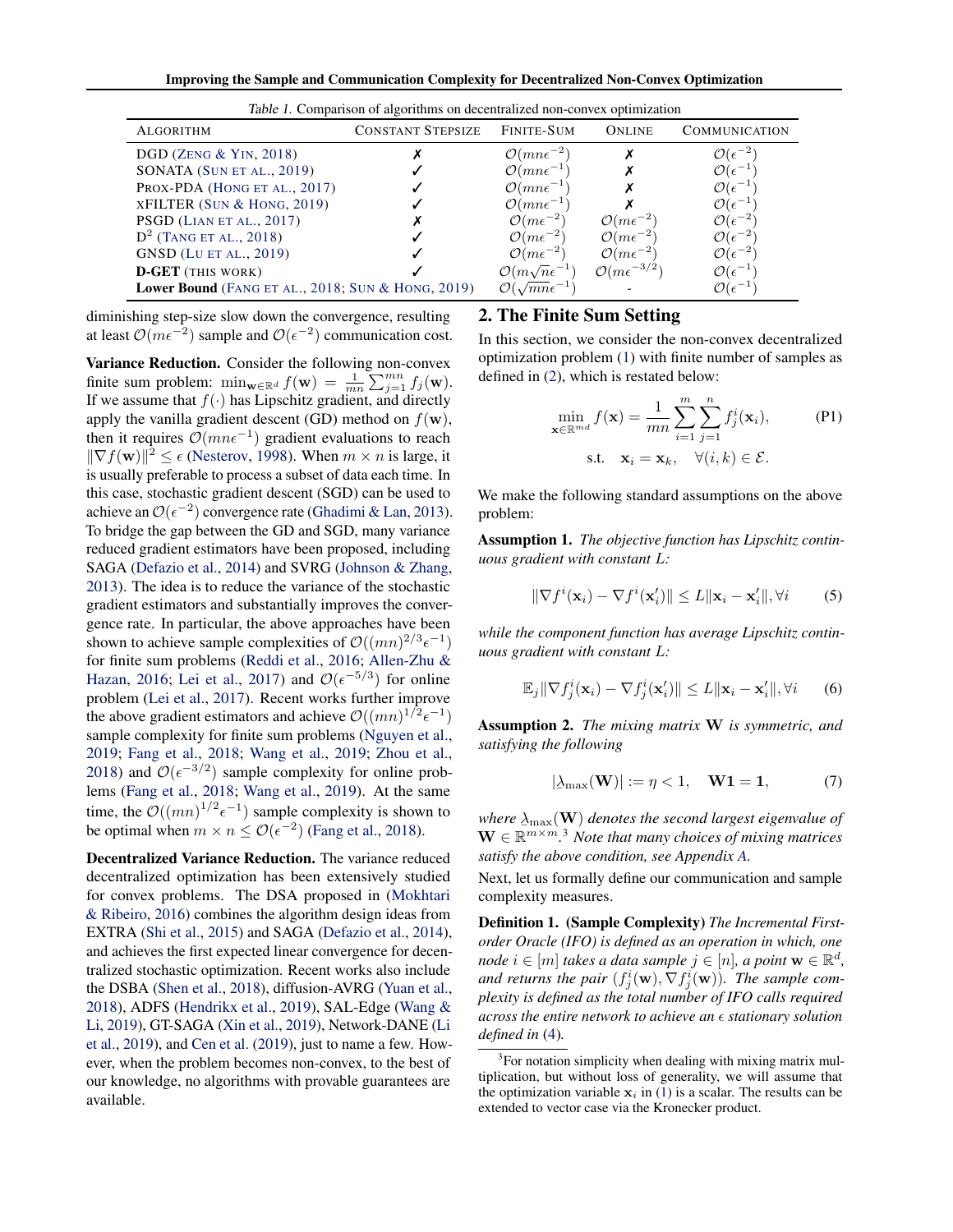<span id="page-3-0"></span>Definition 2. (Communication Complexity) *In one round of communication, each node*  $i \in [m]$  *is allowed to broadcast and received one d-dimensional vector to and from its neighbors, respectively. Then the communication complexity is defined as the total rounds of communications required to achieve an*  $\epsilon$  *stationary solution defined in*  $(4)$ *.* 

#### 2.1. Algorithm Design

In this section, we introduce the proposed algorithm named Decentralized Gradient Estimation and Tracking (D-GET), for solving problem [\(P1\)](#page-2-0). To motivate our algorithm design, we can observe from our discussion in Section [1.2](#page-1-0) that, the existing deterministic decentralized methods typically suffer from the high sample complexity, while the decentralized stochastic algorithms suffer from the high communication cost. Such a phenomenon inspires us to find a solution in between, which could simultaneously reduce the sample and the communication costs.

One natural solution is to incorporate the modern variance reduction techniques into the classical decentralized methods. Our idea is to use some variance reduced gradient estimator to track the full gradient of the entire problem, then perform decentralized gradient descent update. The gradient tracking step gives us fast convergence with a constant step-size, while the variance reduction method significantly reduces the variation of the estimated gradient.

Unfortunately, the decentralized methods and variance reduction techniques cannot be directly combined. Compared with the existing decentralized and variance reduction techniques in the literature, the key challenges in the algorithm design and analysis are given below:

1) Due to the decentralized nature of the problem, none of the nodes can access the full gradient of the original objective function. The (possibly uncontrollable) consensus error always exists during the whole process of implementing the decentralized algorithm. Therefore, it is not clear that the existing variance reduction methods could be applied at each individual node effectively, since all of those require accurate global gradient evaluation from time to time.

2) It is then natural to integrate some procedure that is able to approximate the global gradient. For example, one straightforward way to perform gradient tracking is to introduce a new auxiliary variable y as the following [\(Di Lorenzo &](#page-9-0) [Scutari,](#page-9-0) [2016;](#page-9-0) [Lu et al.,](#page-10-0) [2019\)](#page-10-0), which is updated by only using local estimated gradient and neighbors' parameters:

$$
\mathbf{y}_{i}^{r} = \sum_{k \in \mathcal{N}_{i}} \mathbf{W}_{ik} \mathbf{y}_{k}^{r-1} + \frac{1}{|S_{2}^{r}|} \sum_{j \in S_{2}^{r}} \nabla f_{j}^{i}(\mathbf{x}_{i}^{r})
$$
(8)  

$$
-\frac{1}{|S_{2}^{r-1}|} \sum_{j \in S_{2}^{r-1}} \nabla f_{j}^{i}(\mathbf{x}_{i}^{r-1}),
$$

where  $S_2^r$  and  $S_2^{r-1}$  are the samples selected at the *r* and  $r-1$ th iterations, respectively. If the tracked  $y_i$ 's were used in the (local) variance reduction procedure, there would be at least two main issues of decreasing the variance resulted from the tracked gradient as follows: *i*) at the early stage of implementing the decentralized algorithm, the consensus/tracking error may dominate the variance of the tracked gradient, since the message of the full gradient has not been sufficiently propagated through the network. Consequently, performing variance reduction on y*i*'s will not be able to increase the quality of the full gradient estimation; *ii*) even assuming that there was no consensus error. Since only the stochastic gradients, i.e.,  $\sum_{j \in S_2^r} \nabla f_j^i(\mathbf{x}_i^r)$ , were used in the tracking, the  $y_i^r$ 's themselves had high variance, resulting that such (possibly low-quality) full gradient estimates may not be compatible to variance reduction methods as developed in the current literature (which often require full gradient evaluation from time to time).

The challenges discussed above suggest that it is non-trivial to design an algorithm that can be implemented in a fully decentralized manner, while still achieving the superior sample complexity and convergence rate achieved by state-of-theart variance reduction methods. In this work, we propose an algorithm which uses a novel decentralized gradient estimation and tracking strategy, together with a number of other design choices, to address the issues raised above.

To introduce the algorithm, let us first define two auxiliary local variables  $v_i$  and  $y_i$ , where  $v_i$  is designed to estimate the local full batch gradient  $\frac{1}{n} \sum_{j=1}^{n} \nabla f_j^i(\mathbf{x}_i)$  by only using sample gradient  $\nabla f_j^i(\mathbf{x}_i)'s$ , while  $\mathbf{y}_i$  is designed to track the global average gradient  $\frac{1}{mn} \sum_{i=1}^{m} \sum_{j=1}^{n} \nabla f_j^i(\mathbf{x}_i)$  by utilizing v*i*'s. After the local and global gradient estimates are obtained, the algorithm performs local update based on the direction of  $y_i$ ; see the main steps below.

1) Local update using estimated gradient (x update): Each local node *i* first combines its previous iterates  $x_i^{r-1}$  with its local neighbors  $\mathbf{x}_k^{r-1}$ ,  $k \in \mathcal{N}_i$  (by using the *k*th row of weight matrix W), then makes a prediction based on the gradient estimate  $y_i^{r-1}$ , i.e.,

$$
\mathbf{x}_i^r = \sum_{k \in \mathcal{N}_i} \mathbf{W}_{ik} \mathbf{x}_k^{r-1} - \alpha \mathbf{y}_i^{r-1}.
$$
 (9)

2) Estimate local gradients (v update): Depending on the iteration *r*, each local node *i* either directly calculates the full local gradient  $\nabla f^i(\mathbf{x}_i^r)$  when  $mod(r, q) = 0$ 

$$
\mathbf{v}_i^r = \nabla f^i(\mathbf{x}_i^r),\tag{10}
$$

or estimates its local gradient via an estimator v using  $|S_2|$ random samples otherwise,

$$
\mathbf{v}_i^r = \frac{1}{|S_2|} \sum_{j \in S_2} \left[ \nabla f_j^i(\mathbf{x}_i^r) - \nabla f_j^i(\mathbf{x}_i^{r-1}) \right] + \mathbf{v}_i^{r-1}, \tag{11}
$$

where  $q > 0$  is the interval in which local full gradient will be evaluated once.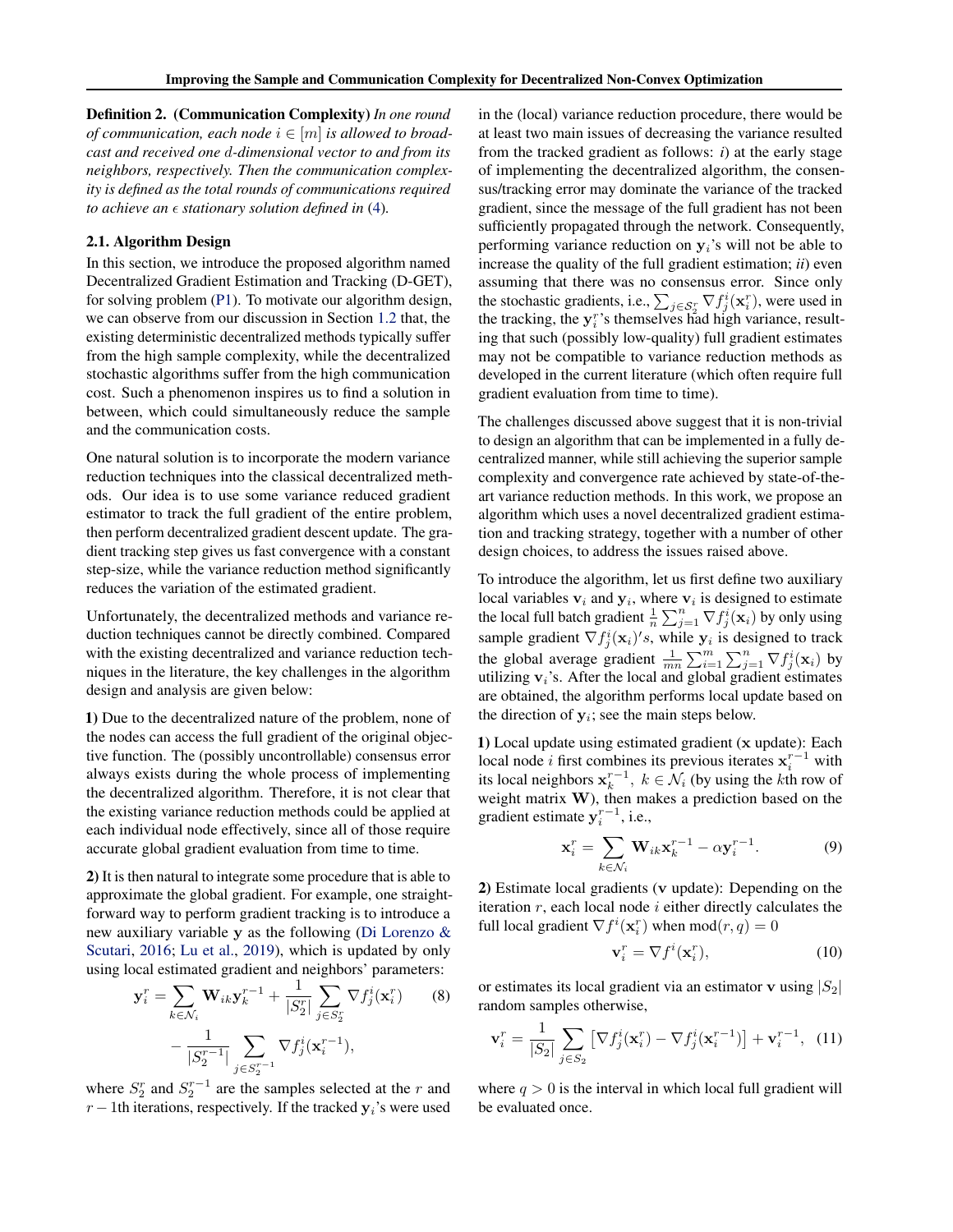<span id="page-4-0"></span>3) Track global gradients (y update): Each local node *i* combines its previous local estimate  $y_i^{r-1}$  with its local neighbors  $y_k^{r-1}, k \in \mathcal{N}_i$ , then makes a new estimation based on the fresh information  $v_i^r$ , i.e.,

$$
\mathbf{y}_i^r = \sum_{k \in \mathcal{N}_i} \mathbf{W}_{ik} \mathbf{y}_k^{r-1} + \mathbf{v}_i^r - \mathbf{v}_i^{r-1}.
$$
 (12)

In the following table, we summarize the proposed algorithm in a more compact form. Note that we use  $\mathbf{x} \in \mathbb{R}^{md}$ ,  $\mathbf{v} \in \mathbb{R}^{md}, \mathbf{y} \in \mathbb{R}^{md}, \nabla f(\mathbf{x}) \in \mathbb{R}^{md}$  and  $\nabla f_j(\mathbf{x}) \in \mathbb{R}^{md}$  to denote the concatenation of the  $\mathbf{x}_i \in \mathbb{R}^d$ ,  $\mathbf{v}_i \in \mathbb{R}^d$ ,  $\mathbf{y}_i \in \mathbb{R}^d$ ,  $\nabla f^i(\mathbf{x}_i) \in \mathbb{R}^d$  and  $\nabla f^i_j(\mathbf{x}_i) \in \mathbb{R}^d$  across all nodes.

#### Algorithm 1 D-GET Algorithm for finite sum problem [\(P1\)](#page-2-0)

 $\overline{\text{Input: } }$ **x**<sup>0</sup>,  $\alpha$ ,  $q$ ,  $|S_2|$  $\mathbf{v}^0 = \nabla f(\mathbf{x}^0), \mathbf{v}^0 = \nabla f(\mathbf{x}^0)$ for  $r = 1, 2, \ldots, T$  do  $\mathbf{x}^r = \mathbf{W} \mathbf{x}^{r-1} - \alpha \mathbf{y}^{r-1}$ if  $mod(r, q) = 0$  then Calculate the full gradient  ${\bf v}^r = \nabla f({\bf x}^r)$ else Each node draws  $S_2$  samples from  $[n]$  with replacement  $\mathbf{v}^r = \frac{1}{|S_2|} \sum_{j \in S_2} \left[ \nabla f_j(\mathbf{x}^r) - \nabla f_j(\mathbf{x}^{r-1}) \right] + \mathbf{v}^{r-1}$ end if

 $y^r = Wy^{r-1} + v^r - v^{r-1}$ end for **Output:**  $x^R$  where  $R \in [0, T]$  is the uniformly distributed random variable.

*Remark 1*. This is a "double loop" algorithm, where each outer iteration (i.e., mod  $(r, q) = 0$ ) is followed by  $q - 1$ inner iterations (i.e., mod  $(r, q) \neq 0$ ). The inner loop estimates the local gradient via stochastic sampling at every iteration *r*, while the outer loop aims to reduce the estimation variance by recalculating the full batch gradient at every *q* iterations. The local communication, update, and tracking steps are performed at both inner and outer iterations.

*Remark 2*. In D-GET, the total communication rounds is in the same order as the total number of iterations, since only two rounds of communications are performed per iteration, via broadcasting the local variable  $x_i^{r-1}$  and  $y_i^{r-1}$  to their neighbors, and combining local  $\mathbf{x}_k^{r-1}$  and  $\mathbf{y}_k^{r-1}$ 's,  $k \in \mathcal{N}_i$ . On the other hand, the total number of samples used per iteration is either  $m|S_2|$  (where inner iterations are executed) or *mn* (where outer iterations are executed).

*Remark 3.* Note that our x and y updates are reminiscent of the classical gradient tracking methods [\(Di Lorenzo &](#page-9-0) [Scutari,](#page-9-0) [2016\)](#page-9-0), and v update takes a similar form as the SARAH/SPIDER estimator [\(Nguyen et al.,](#page-10-0) [2017;](#page-10-0) [Fang et al.,](#page-9-0) [2018\)](#page-9-0). However, it is non-trivial to directly combine the gradient tracking and the variance reduction together, as we

mentioned at the beginning of Section [2.1.](#page-3-0) The proposed D-GET uses a number of design choices to address these challenges. For example, two vectors v and y are used to respectively estimate the local and global gradients, in a way that the local gradient estimates do not depend on the (potentially inaccurate) global tracked gradients; to reduce the variance in y, we occasionally use the full local gradient to perform tracking, etc. Nevertheless, the key challenge in the analysis is to properly bound the accumulated errors from the two estimates v and y.

#### 2.2. Convergence Analysis

To facilitate our analysis, we first define the average iterates  $\bar{x}$  and  $\bar{y}$  among all *m* nodes,

$$
\bar{\mathbf{x}}^r := \frac{1}{m} \sum_i \mathbf{x}_i^r, \quad \bar{\mathbf{v}}^r := \frac{1}{m} \sum_i \mathbf{v}_i^r, \qquad (13a)
$$

$$
\bar{\mathbf{y}}^r := \frac{1}{m} \sum_i \mathbf{y}_i^r. \tag{13b}
$$

We use *r* to denote the overall iteration number. The total number of outer iterations until iteration *r* as below:

$$
n_r := \lfloor r/q \rfloor + 1
$$
, such that  $(n_r - 1)q \le r \le n_r q - 1$ .

Next, we outline the proof steps of the convergence rate analysis.

Step 1. We first show that the variance of our local and global gradient estimators can be bounded via x and y iterates. The bounds to be given below is tighter than the classical analysis of decentralized stochastic methods, which assume the variance are bounded by some universal constant [\(Tang et al.,](#page-10-0) [2018;](#page-10-0) [Lian et al.,](#page-10-0) [2017;](#page-10-0) [Jiang et al.,](#page-9-0) [2017\)](#page-9-0). This is an important step to obtain lower sample/communication complexity, since later we can show that the right-hand-side (RHS) of our bound shrinks as the iteration progresses.

Lemma 1. *(Bounded Variance) Under Assumption [1](#page-2-0) - [2,](#page-2-0) the sequence generated by the inner loop of Algorithm 1 satisfies the following inequalities (for all*  $(n_r-1)q \leq r \leq n_rq-1$ ):

$$
\mathbb{E} \|\bar{\mathbf{y}}^{r} - \frac{1}{m} \sum_{i=1}^{m} \nabla f^{i}(\mathbf{x}_{i}^{r}) \|^{2}
$$
(14)  
\n
$$
\leq \frac{8L^{2}}{m|S_{2}|} \sum_{t=(n_{r}-1)q}^{r} \mathbb{E} \|\mathbf{x}^{t} - \mathbf{1}\bar{\mathbf{x}}^{t} \|^{2}
$$
  
\n
$$
+ \frac{4\alpha^{2}L^{2}}{m|S_{2}|} \sum_{t=(n_{r}-1)q}^{r} \mathbb{E} \|\mathbf{y}^{t} - \mathbf{1}\bar{\mathbf{y}}^{t} \|^{2}
$$
  
\n
$$
+ \frac{4\alpha^{2}L^{2}}{|S_{2}|} \sum_{t=(n_{r}-1)q}^{r} \mathbb{E} \|\bar{\mathbf{y}}^{t} \|^{2}
$$
  
\n
$$
+ \mathbb{E} \|\bar{\mathbf{y}}^{(n_{r}-1)q} - \frac{1}{m} \sum_{i=1}^{m} \nabla f^{i}(\mathbf{x}_{i}^{(n_{r}-1)q}) \|^{2}.
$$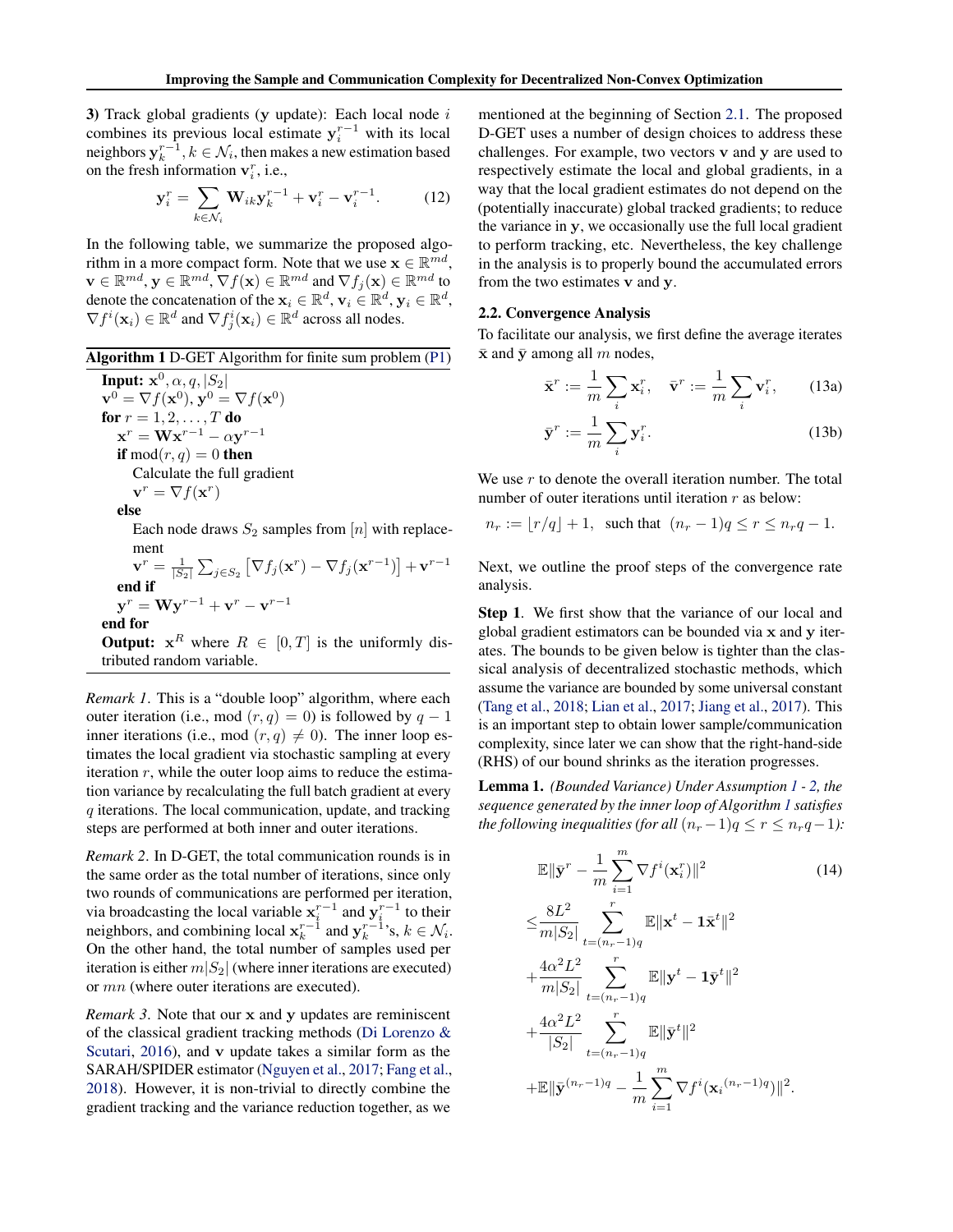<span id="page-5-0"></span>
$$
\mathbb{E} \|\mathbf{v}^r - \nabla f(\mathbf{x}^r)\|^2 \le \frac{L^2}{|S_2|} \sum_{t=(n_r-1)q}^r \mathbb{E} \|\mathbf{x}^{t+1} - \mathbf{x}^t\|^2
$$

$$
+ \mathbb{E} \|\mathbf{v}^{(n_r-1)q} - \nabla f(\mathbf{x}^{(n_r-1)q})\|^2. \quad (15)
$$

**Step 2.** We then study the descent on  $\mathbb{E}[f(\bar{\mathbf{x}}^r)]$ , which is the expected value of the cost function evaluated on the average iterates.

Lemma 2. *(Descent Lemma) Suppose Assumptions [1](#page-2-0) - [2](#page-2-0) hold, and for any*  $r \geq 0$  *satisfying mod* $(r, q) = 0$ *, the following holds for some*  $\epsilon_1 \geq 0$ *:* 

$$
\mathbb{E}\left[\|\bar{\mathbf{y}}^r - \frac{1}{mn}\sum_{i=1}^m \sum_{k=1}^n \nabla f_k^i(\mathbf{x}_i^r)\|^2\right] \le \epsilon_1. \tag{16}
$$

*Algorithm [1](#page-4-0) ensures the following relation for all*  $r \geq 0$ ,

$$
\mathbb{E}[f(\bar{\mathbf{x}}^{r+1})] \leq \mathbb{E}[f(\bar{\mathbf{x}}^0)] \qquad (17)
$$

$$
-\left(\frac{\alpha}{2} - \frac{\alpha^2 L}{2} - \frac{4\alpha^3 L^2 q}{|S_2|}\right) \sum_{t=0}^r \mathbb{E} \|\bar{\mathbf{y}}^t\|^2
$$

$$
+\left(\frac{\alpha L^2}{m} + \frac{8\alpha L^2 q}{m|S_2|}\right) \sum_{t=0}^r \mathbb{E} \|\mathbf{x}^t - \mathbf{1}\bar{\mathbf{x}}^t\|^2
$$

$$
+\frac{4\alpha^3 L^2 q}{m|S_2|} \sum_{t=0}^r \mathbb{E} \|\mathbf{y}^t - \mathbf{1}\bar{\mathbf{y}}^t\|^2 + \alpha(r+1)\epsilon_1.
$$

A key observation from Lemma 2 is that, in the RHS of (17), besides the negative term in  $\mathbb{E} \|\bar{\mathbf{y}}^k\|^2$ , we also have several extra terms (such as  $\mathbb{E} \|\mathbf{x}^k - \mathbf{1}\bar{\mathbf{x}}^k\|^2$  and  $\mathbb{E} \|\mathbf{y}^k - \mathbf{1}\bar{\mathbf{y}}^k\|^2$ ) that cannot be made negative. Therefore, we need to find some potential function that is strictly descending per iteration.

Note that  $\epsilon_1$  in (16) comes from the variance of  $v^r$  in estimating the full local gradient at each outer loop *nr*. For Algorithm [1,](#page-4-0) where we calculate a full batch gradient per outer loop in step [\(33\)](#page-0-0),  $\epsilon_1 = 0$ . However, we still would like to include  $\epsilon_1$  in the above result because, later when we analyze the online version (where such a variance will no longer be zero), we can re-use the above result.

Step 3. Next, we introduce the contraction property, which combined with  $\mathbb{E}[f(\bar{\mathbf{x}}^r)]$  will be used to construct the potential function.

Lemma 3. *(Iterates Contraction) Using the Assumption [2](#page-2-0) on* W *and applying Algorithm [1,](#page-4-0) we have the following contraction property of the iterates:*

$$
\mathbb{E}\|\mathbf{x}^{r+1} - \mathbf{1}\bar{\mathbf{x}}^{r+1}\|^2\tag{18}
$$

$$
\leq (1+\beta)\eta^2 \mathbb{E} \|\mathbf{x}^r - \mathbf{1}\bar{\mathbf{x}}^r\|^2 + (1+\frac{1}{\beta})\alpha^2 \mathbb{E} \|\mathbf{y}^r - \mathbf{1}\bar{\mathbf{y}}^r\|^2,
$$

$$
\mathbb{E}\|\mathbf{y}^{r+1} - \mathbf{1}\bar{\mathbf{y}}^{r+1}\|^2\tag{19}
$$

$$
\leq (1+\beta)\eta^2 \mathbb{E} \|\mathbf{y}^r - \mathbf{1}\bar{\mathbf{y}}^r\|^2 + (1+\frac{1}{\beta})\mathbb{E} \|\mathbf{v}^{r+1} - \mathbf{v}^r\|^2,
$$

*where*  $\beta$  *is some constant such that*  $(1 + \beta)\eta^2 < 1$ *.* 

*If we further assume for all*  $r \geq 0$  *satisfying mod* $(r, q) = 0$ *, the following holds for some*  $\epsilon_2 \geq 0$ *:* 

$$
\mathbb{E}\|\mathbf{v}^r - \nabla f(\mathbf{x}^r)\|^2 \le \epsilon_2. \tag{20}
$$

*Then we have the following bound:*

$$
\sum_{t=0}^{r} \mathbb{E} \|\mathbf{v}^{t+1} - \mathbf{v}^{t}\|^{2} \le 48L^{2} \sum_{t=0}^{r} \mathbb{E} \|\mathbf{x}^{t} - \mathbf{1}\bar{\mathbf{x}}^{t}\|^{2}
$$
  
+ 24L^{2} \alpha^{2} \sum\_{t=0}^{r} \mathbb{E} \|\mathbf{y}^{t} - \mathbf{1}\bar{\mathbf{y}}^{t}\|^{2}  
+ 24L^{2} \alpha^{2} \sum\_{t=0}^{r} \mathbb{E} \|\mathbf{1}\bar{\mathbf{y}}^{t}\|^{2} + 6(r+1)\epsilon\_{2}, \forall r \ge 0. (21)

Again,  $\epsilon_2$  comes from the variance of the estimating the local gradient in each outer loop, and we have  $\epsilon_2 = 0$  for Algorithm [1.](#page-4-0) Note that (18) can also be written as following

$$
\mathbb{E} \|\mathbf{x}^{r+1} - \mathbf{1}\bar{\mathbf{x}}^{r+1}\|^2 - \mathbb{E} \|\mathbf{x}^r - \mathbf{1}\bar{\mathbf{x}}^r\|^2
$$
  
\n
$$
\leq ((1+\beta)\eta^2 - 1) \mathbb{E} \|\mathbf{x}^r - \mathbf{1}\bar{\mathbf{x}}^r\|^2
$$
  
\n
$$
+ (1+\frac{1}{\beta})\alpha^2 \mathbb{E} \|\mathbf{y}^r - \mathbf{1}\bar{\mathbf{y}}^r\|^2.
$$
 (22)

One key observation here is that we have  $(1 + \beta)\eta^2 - 1 < 0$ by properly choosing  $\beta$ . Therefore, the RHS of the above equation can be made negative by properly selecting the step-size  $\alpha$ .

Step 4. This step combines the descent estimates obtained in Step 2-3 to construct a potential function, by using a conic combination of  $\mathbb{E}[f(\bar{\mathbf{x}}^r)|, \mathbb{E}||\mathbf{x}^r - \mathbf{1}\bar{\mathbf{x}}^r||^2$  and  $\mathbb{E}||\mathbf{y}^r - \mathbf{1}\bar{\mathbf{y}}^r||^2$ .

Lemma 4. *(Potential Function) Constructing the following potential function*

$$
H(\mathbf{x}^r) := \mathbb{E}[f(\bar{\mathbf{x}}^r)] + \frac{1}{m}\mathbb{E}\|\mathbf{x}^r - \mathbf{1}\bar{\mathbf{x}}^r\|^2 + \frac{\alpha}{m}\mathbb{E}\|\mathbf{y}^r - \mathbf{1}\bar{\mathbf{y}}^r\|^2.
$$

*Under Assumption [1](#page-2-0) - [2](#page-2-0) and Algorithm [1,](#page-4-0) if we further pick*  $q = |S_2|$  *and define*  $\epsilon_1$  *and*  $\epsilon_2$  *as in* (16) *and* (20)*, we have* 

$$
H(\mathbf{x}^{r+1}) - H(\mathbf{x}^0)
$$
  
\n
$$
\leq -C_1 \sum_{t=0}^r \mathbb{E} \|\bar{\mathbf{y}}^t\|^2 - C_2 \sum_{t=0}^r \frac{1}{m} \mathbb{E} \|\mathbf{x}^t - \mathbf{1}\bar{\mathbf{x}}^t\|^2
$$
  
\n
$$
-C_3 \sum_{t=0}^r \frac{1}{m} \mathbb{E} \|\mathbf{y}^t - \mathbf{1}\bar{\mathbf{y}}^t\|^2 + \epsilon_3,
$$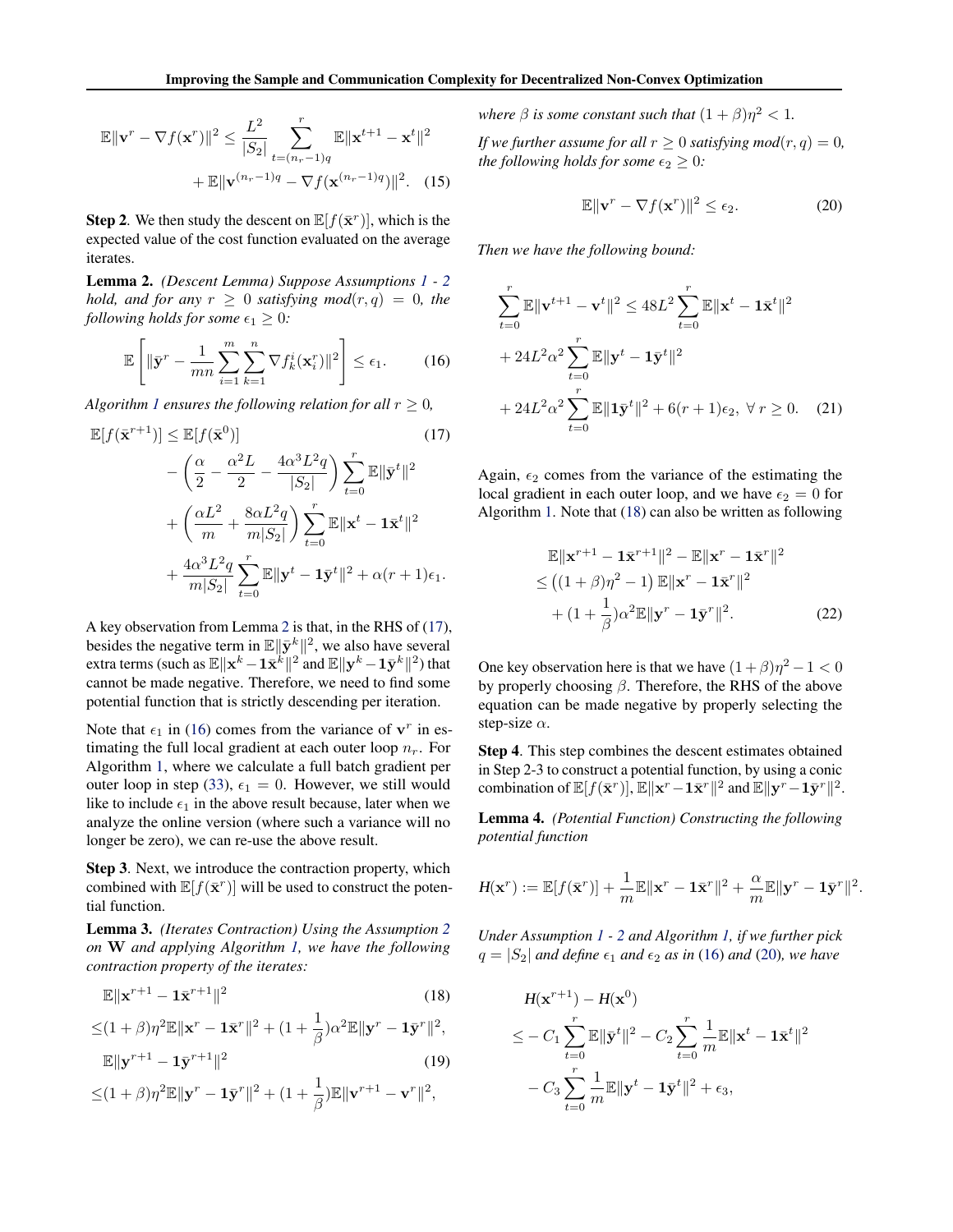(23b)

<span id="page-6-0"></span>*where*

$$
C_1 := \left(\frac{1}{2} - \frac{\alpha L}{2} - 4\alpha^2 L^2 - 24(1 + \frac{1}{\beta})\alpha^2 L^2\right)\alpha,
$$
\n(23a)\n
$$
C_2 := \left(1 - (1 + \beta)\eta^2 - 48\alpha(1 + \frac{1}{\beta})L^2 - 9\alpha L^2\right),
$$

$$
C_3 := \alpha - (1 + \beta)\alpha \eta^2 - (1 + \frac{1}{\beta})\alpha^2
$$

$$
- 24(1 + \frac{1}{\beta})\alpha^3 L^2 - 4\alpha^3 L^2,
$$
 (23c)

$$
\epsilon_3 := \alpha(r+1)(\epsilon_1 + 6\frac{1}{m}(1+\frac{1}{\beta})\epsilon_2). \tag{23d}
$$

Step 5. We can then properly choose the step-size  $\alpha$ , and make  $C_1, C_2, C_3$  to be positive. Therefore, our solution quality measure  $\mathbb{E}\|\frac{1}{m}\sum_{i=1}^m \nabla f^i(\mathbf{x}_i^r)\|^2 + \frac{1}{m}\mathbb{E}\|\mathbf{x}^r - \mathbf{1}\bar{\mathbf{x}}^r\|^2$ can be expressed as the difference of the potential functions and the proof is complete.

Theorem 1. *Consider problem* [\(P1\)](#page-2-0) *and under Assumption [1](#page-2-0)* - [2,](#page-2-0) *if we pick*  $\alpha = \min\{K_1, K_2, K_3\}$  *and*  $q = |S_2| = \sqrt{n}$ , *then we have following results by applying Algorithm [1,](#page-4-0)*

$$
\begin{aligned} &\frac{1}{T}\sum_{t=0}^T\mathbb{E}\|\frac{1}{m}\sum_{i=1}^m\nabla f^i(\mathbf{x}_i^t)\|^2+\frac{1}{T}\sum_{t=0}^T\frac{1}{m}\mathbb{E}\|\mathbf{x}^t-\mathbf{1}\bar{\mathbf{x}}^t\|^2\\ \leq &C_0\cdot\frac{\mathbb{E}f(\mathbf{x}^0)-f}{T}, \end{aligned}
$$

*where*  $\underline{f}$  *denotes the lower bound of*  $f$ *, and the constants*<br>*are defined as following are defined as following*

$$
K_1 := \frac{-\frac{L}{2} + \sqrt{(\frac{L}{2})^2 + 48(1 + \frac{1}{\beta})L^2 + 8L^2}}{48(1 + \frac{1}{\beta})L^2 + 8L^2},
$$
  
\n
$$
K_2 := \frac{1 - (1 + \beta)\eta^2}{48(1 + \frac{1}{\beta})L^2 + 9L^2},
$$
  
\n
$$
K_3 := \frac{-(1 + \frac{1}{\beta})}{48(1 + \frac{1}{\beta})L^2 + 8L^2}
$$
  
\n
$$
+ \frac{\sqrt{(1 + \frac{1}{\beta})^2 + 4(1 - (1 + \beta)\eta^2)(24(1 + \frac{1}{\beta}) + 4L^2)}}{48(1 + \frac{1}{\beta})L^2 + 8L^2},
$$
  
\n
$$
C_0 := \left(\frac{8\alpha^2 L^2 + 2}{C_1} + \frac{16L^2 + 1}{mC_2} + \frac{8\alpha^2 L^2}{mC_3}\right),
$$

*in which*  $\eta$  *denotes the second largest eigenvalue of the mixing matrix from* [\(7\)](#page-2-0)*, denotes a constant satisfying*  $1 - (1 + \beta)\eta^2 > 0$ , for example,  $\beta = (1 - \eta^2)/(2\eta^2)$ , and *C*1*, C*2*, C*<sup>3</sup> *are defined in* [\(23a\)](#page-4-0)*-*(23c)*.*

By directly applying the above result, we have the upper bound on gradient and communication cost by properly choosing *T* based on  $\epsilon$ .

**Corollary 1.** *To achieve the following*  $\epsilon$  *stationary solution of problem* [\(P1\)](#page-2-0) *by Algorithm [1,](#page-4-0)*

$$
\frac{1}{T}\sum_{t=0}^T \mathbb{E} \|\frac{1}{m}\sum_{i=1}^m \nabla f^i(\mathbf{x}_i^t)\|^2 + \frac{1}{T}\sum_{t=0}^T \frac{1}{m}\mathbb{E} \|\mathbf{x}^t - \mathbf{1}\bar{\mathbf{x}}^t\|^2 \le \epsilon,
$$

*the total number of iterations T and communication rounds required are both in the order of*  $\mathcal{O}(\epsilon^{-1})$ *, and the total number of samples evaluated across the network is in the order of*  $\mathcal{O}(mn + mn^{1/2} \epsilon^{-1})$ *.* 

Note that our metric is evaluated on individual variable x*<sup>i</sup>* and our algorithm also output x*<sup>i</sup>* as each agent *i*'s final solution. If we choose to use the average  $\bar{\mathbf{x}} = \frac{1}{m} \sum \mathbf{x}_i$  as our final solution, one can show that the metric on average iterates  $\bar{x}$  is also small through simple derivations.

**Corollary 2.** *To achieve the following*  $\epsilon$  *stationary solution of problem* [\(P1\)](#page-2-0) *by Algorithm [1,](#page-4-0)*

$$
\frac{1}{T}\sum_{t=0}^T\mathbb{E}\|\frac{1}{m}\sum_{i=1}^m\nabla f^i(\bar{\mathbf{x}}^t)\|^2 + \frac{1}{T}\sum_{t=0}^T\frac{1}{m}\mathbb{E}\|\mathbf{x}^t - \mathbf{1}\bar{\mathbf{x}}^t\|^2 \le \epsilon,
$$

*the total number of iterations T and communication rounds required are both in the order of*  $\mathcal{O}(\epsilon^{-1})$ *, and the total number of samples evaluated across the network is in the order of*  $\mathcal{O}(mn + mn^{1/2} \epsilon^{-1})$ *.* 

If we further take expectation over the iteration *t*, we can have the convergence guarantee on our algorithm output  $\mathbf{x}_i^R$  (or  $\bar{\mathbf{x}}^R$  similarly), where  $R \in [0, T]$  is the uniformly distributed random variable.

**Corollary 3.** *To achieve the following*  $\epsilon$  *stationary solution of problem* [\(P1\)](#page-2-0) *by Algorithm [1,](#page-4-0)*

$$
\mathbb{E}\|\frac{1}{m}\sum_{i=1}^m \nabla f^i(\mathbf{x}_i^R)\|^2 + \frac{1}{m}\mathbb{E}\|\mathbf{x}^R - \mathbf{1}\bar{\mathbf{x}}^R\|^2 \le \epsilon,
$$

*the total number of iterations T and communication rounds required are both in the order of*  $\mathcal{O}(\epsilon^{-1})$ *, and the total number of samples evaluated across the network is in the order of*  $\mathcal{O}(mn + mn^{1/2} \epsilon^{-1})$ *. The expectation*  $\mathbb E$  *here is taken over the iteration R and the randomness from the random sampling step* [\(11\)](#page-3-0)*.*

### 3. The Online Setting

In this section, we discuss the online setting [\(3\)](#page-1-0) for solving problem [\(1\)](#page-0-0), where the problem can either be expressed as the following

$$
\min_{\mathbf{x} \in \mathbb{R}^{md}} f(\mathbf{x}) = \frac{1}{m} \sum_{i=1}^{m} \mathbb{E}_{\xi \sim \mathcal{D}_i} \left[ f_{\xi}^i(\mathbf{x}_i) \right], \qquad (P2)
$$
  
s.t.  $\mathbf{x}_i = \mathbf{x}_j, \quad \forall (i, j) \in \mathcal{E},$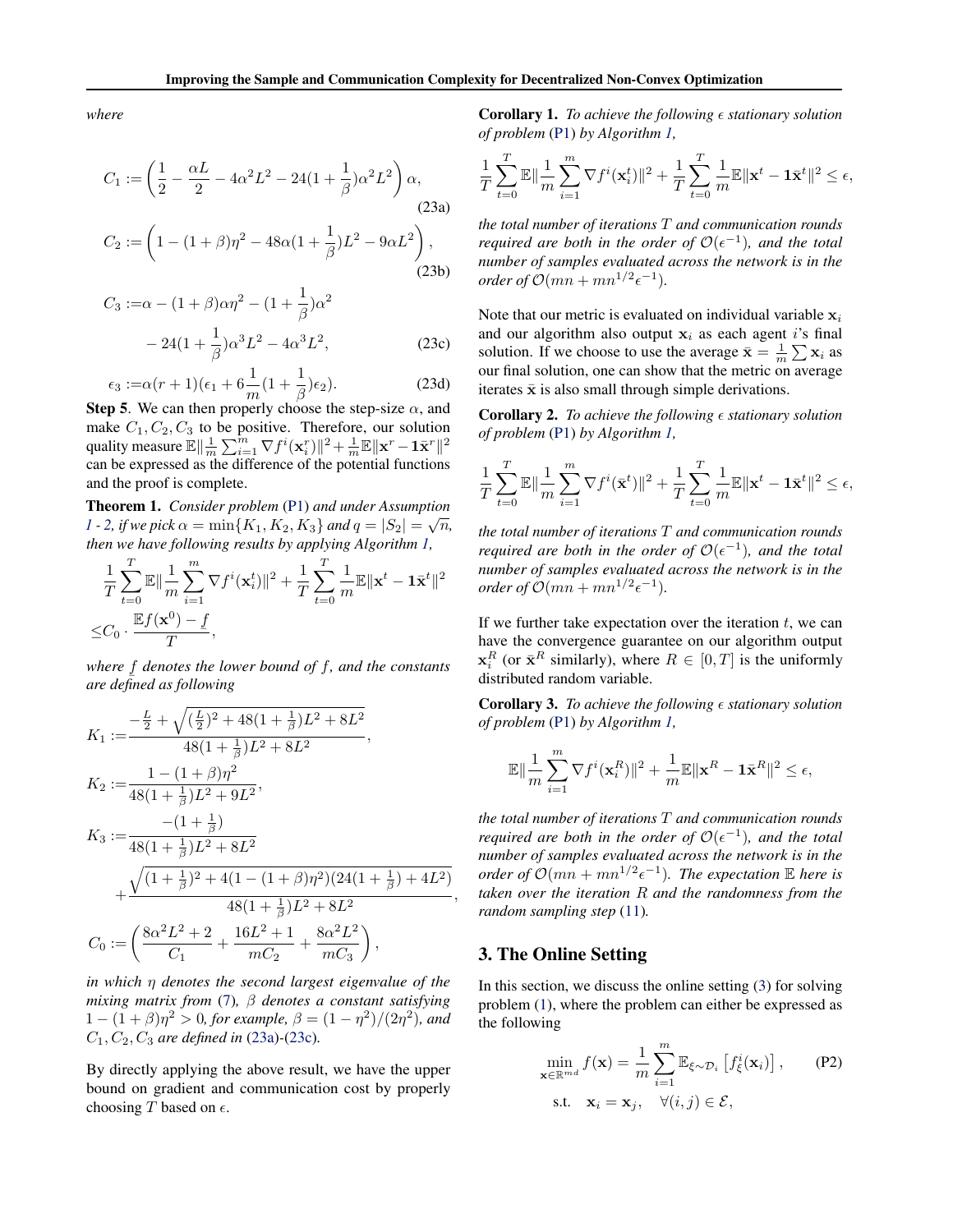<span id="page-7-0"></span>where  $\xi$  represents the data drawn from the data distribution  $\mathcal{D}_i$  at the *i*th node, or in form [\(P1\)](#page-2-0) such that the number of samples *n* is too large to calculate the full batch even occasionally. In either one of these scenarios, full batch evaluations at the local nodes are no longer performed for each outer iteration.

The above setting has been well-studied for the centralized problem (with large or even infinite number of samples). For example, in SCSG [\(Lei et al.,](#page-10-0) [2017\)](#page-10-0), a batch size  $\mathcal{O}(\epsilon^{-1})$  is used when the sample size is large or the target accuracy  $\mathcal{O}(\epsilon)$  is moderate, improving the rate to  $\mathcal{O}(\epsilon^{-5/3})$ from  $\mathcal{O}(\epsilon^{-2})$  compared to the vanilla SGD [\(Ghadimi &](#page-9-0) [Lan,](#page-9-0) [2013\)](#page-9-0). Recently, SPIDER [\(Fang et al.,](#page-9-0) [2018\)](#page-9-0) further improves the results to  $\mathcal{O}(\epsilon^{-3/2})$ , while the SpiderBoost [\(Wang et al.,](#page-10-0) [2019\)](#page-10-0) uses a constant step-size and is amenable to solve non-smooth problem at this rate.

#### 3.1. The Proposed Algorithm

To begin with, we first introduce two additional commonly used assumptions in the online learning setting, together with our Assumption [1](#page-2-0) and [2.](#page-2-0)

Assumption 3. *At each iteration, samples are independently collected, and the stochastic gradient is an unbiased estimate of the true gradient:*

$$
\mathbb{E}_{\xi}[\nabla f_{\xi}^{i}(\mathbf{x}_{i})] = \nabla f^{i}(\mathbf{x}_{i}), \forall i.
$$
 (24)

Assumption 4. *The variance between the stochastic gradient and the true gradient is bounded:*

$$
\mathbb{E}_{\xi}[\|\nabla f_{\xi}^{i}(\mathbf{x}_{i}) - \nabla f^{i}(\mathbf{x}_{i})\|^{2}] \leq \sigma^{2}, \forall i. \tag{25}
$$

To present our algorithms, note that compared to problem [\(P1\)](#page-2-0), the main difference of having the expectation in [\(P2\)](#page-6-0) is that the full batch gradient evaluation is no longer feasible. Therefore, we need to slightly revise our algorithm in Section [2](#page-2-0) and redesign the local gradient estimation step (i.e., the v update). Specifically, different from [\(10\)](#page-3-0) where we sample the full batch, here we randomly draw  $S_1$  samples, the size of which is inversely proportional to the desired accuracy  $\epsilon$ . We have the following updates on v:

Depending on the iteration *r*, each local node *i* either estimates its local gradient using  $|S_1|$  random samples when  $mod(r, q) = 0$ ,

$$
\mathbf{v}_i^r = \frac{1}{|S_1|} \sum_{\xi \in S_1} \nabla f_{\xi}^i(\mathbf{x}_i^r),\tag{26}
$$

or uses *|S*2*|* random samples otherwise,

$$
\mathbf{v}_i^r = \frac{1}{|S_2|} \sum_{\xi \in S_2} \left[ \nabla f_{\xi}^i(\mathbf{x}_i^r) - \nabla f_{\xi}^i(\mathbf{x}_i^{r-1}) \right] + \mathbf{v}_i^{r-1}.
$$
 (27)

It is easy to check that the following relation on average iterates is obvious when mod $(r, q) = 0$  and  $\bar{y}^0 = \bar{v}^0$ ,

$$
\bar{\mathbf{y}}^r = \bar{\mathbf{v}}^r = \frac{1}{m|S_1|} \sum_{i=1}^m \sum_{\xi \in S_1} \nabla f_{\xi}^i(\mathbf{x}_i^r). \tag{28}
$$

The rest of the updates on x and y are same as the finite sum setting; see Algorithm 2 below for details.

| Algorithm 2 D-GET Algorithm (global view) (online) |  |  |  |  |
|----------------------------------------------------|--|--|--|--|
|----------------------------------------------------|--|--|--|--|

Input: 
$$
\mathbf{x}^0
$$
,  $\alpha$ ,  $q$ ,  $|S_1|$ ,  $|S_2|$   
\nDraw  $S_1$  samples with replacement  
\n $\mathbf{v}^0 = \frac{1}{|S_1|} \sum_{\xi \in S_1} \nabla f_{\xi}(\mathbf{x}^0)$ ,  $\mathbf{y}^0 = \mathbf{v}^0$   
\nfor  $r = 1, 2, ...$  do  
\n $\mathbf{x}^r = \mathbf{W} \mathbf{x}^{r-1} - \alpha \mathbf{y}^{r-1}$   
\nif mod $(r, q) = 0$  then  
\nDraw  $S_1$  samples with replacement  
\n $\mathbf{v}^r = \frac{1}{|S_1|} \sum_{\xi \in S_1} \nabla f_{\xi}(\mathbf{x}^r)$   
\nelse  
\nDraw  $S_2$  samples with replacement  
\n $\mathbf{v}^r = \frac{1}{|S_2|} \sum_{\xi \in S_2} [\nabla f_{\xi}(\mathbf{x}^r) - \nabla f_{\xi}(\mathbf{x}^{r-1})] + \mathbf{v}^{r-1}$   
\nend if  
\n $\mathbf{y}^r = \mathbf{W} \mathbf{y}^{r-1} + \mathbf{v}^r - \mathbf{v}^{r-1}$   
\nend for  
\nOutput:  $\mathbf{x}^R$  where  $R \in [0, T]$  is the uniformly dis-

**Output:**  $x^R$  where  $R \in [0, T]$  is the uniformly distributed random variable.

#### 3.2. Convergence Analysis

The analysis follows the same steps as described in Section [2.2](#page-4-0) and it is easy to verify that our Lemma [1](#page-4-0) to Lemma [4](#page-5-0) still hold true for Algorithm 2. However, for online setting where we no longer sample a full batch, the variance  $\epsilon_1$  and  $\epsilon_2$  cannot be eliminated. The lemma given below provides the bounds on  $\epsilon_1$  and  $\epsilon_2$ .

Lemma 5. *(Bounded Variance) Under Assumption [1](#page-2-0) to 4, the sequence generated by the outer loop of Algorithm 2 satisfies the following relations (for all r such that mod*(*r, q*)*=0)*

$$
\mathbb{E} \|\mathbf{v}^r - \nabla f(\mathbf{x}^r)\|^2 \le \frac{m\sigma^2}{|S_1|},
$$
  

$$
\mathbb{E} \|\bar{\mathbf{y}}^r - \frac{1}{m} \sum_{i=1}^m \nabla f^i(\mathbf{x}_i^r)\|^2 \le \frac{\sigma^2}{|S_1|}
$$

*.*

By using the above lemma, we can then choose the sample size inversely proportional to the targeted accuracy and obtain our final results.

Theorem 2. *Suppose Assumption [1](#page-2-0) - 4 hold, and pick the following parameters for problem* [\(P2\)](#page-6-0)*:*

$$
\alpha = \min\{K_1, K_2, K_3\}, \quad q = |S_2| = \sqrt{|S_1|},
$$
  

$$
|S_1| = (4C_0\alpha(7 + \frac{6}{\beta})\sigma^2 + 8\sigma^2)/\epsilon.
$$

*Then we have the following result by applying Algorithm 2,*

$$
\frac{1}{T} \sum_{t=0}^T \mathbb{E} \|\frac{1}{m} \sum_{i=1}^m \nabla f^i(\mathbf{x}_i^t) \|^2 + \frac{1}{T} \sum_{t=0}^T \frac{1}{m} \mathbb{E} \|\mathbf{x}^t - \mathbf{1}\bar{\mathbf{x}}^t\|^2
$$
  
\n
$$
\leq C_0 \cdot \frac{\mathbb{E} f(\mathbf{x}^0) - f}{T} + \frac{\epsilon}{2}.
$$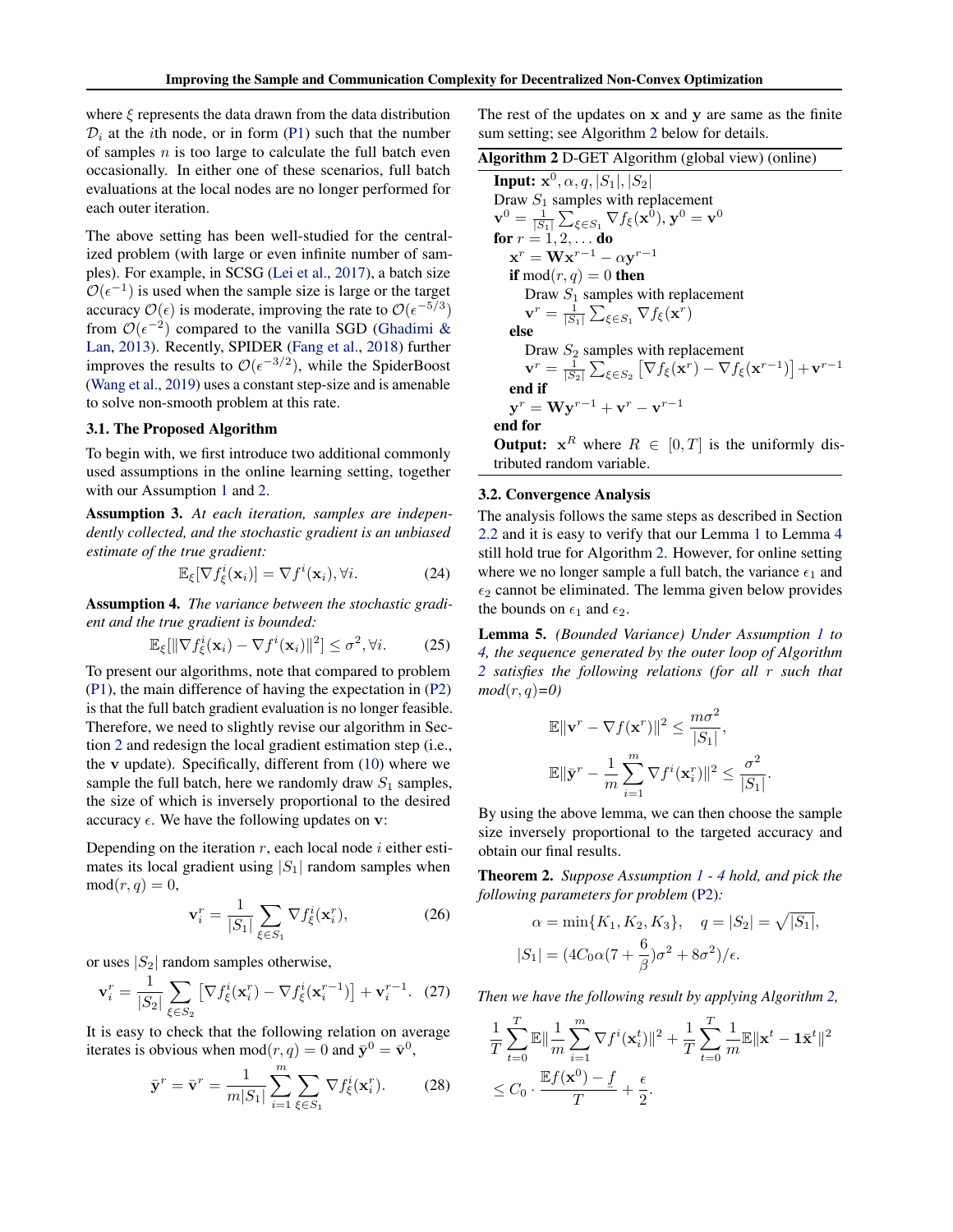

*Figure 1.* Logistic regression with non-convex regularizer

Corollary 4. By using Algorithm [2,](#page-7-0) to achieve the  $\epsilon$  station*ary solution of problem* [\(1\)](#page-0-0)*, i.e.,*

$$
\frac{1}{T}\sum_{t=0}^T\mathbb{E}\|\frac{1}{m}\sum_{i=1}^m \nabla f^i(\mathbf{x}_i^t)\|^2 + \frac{1}{T}\sum_{t=0}^T\frac{1}{m}\mathbb{E}\|\mathbf{x}^t - \mathbf{1}\bar{\mathbf{x}}^t\|^2 \le \epsilon,
$$

*the total number of iterations T and communication rounds required are both in the order of*  $O(\epsilon^{-1})$ *, and the total sample complexity is in the order of*  $O(m\epsilon^{-3/2})$ *.* 

# 4. Experimental Results

In this section, we demonstrate the performance of the proposed algorithms on two classical smooth non-convex problems: a) decentralized logistic regression with non-convex regularizer and b) non-convex robust linear regression, the detailed objective functions are given in Appendix [C.](#page-0-0)

We use the dataset a9a  $(n = 32561, d = 123)$  from the LIBSVM [\(Chang & Lin,](#page-9-0) [2011\)](#page-9-0), and we distribute the data so each node contains 3256 data points with 123 features. Then we compare the proposed D-GET with the NEXT [\(Sun](#page-10-0) [et al.,](#page-10-0) [2019\)](#page-10-0), PSGD [\(Lian et al.,](#page-10-0) [2017\)](#page-10-0) and GNSD [\(Lu et al.,](#page-10-0) [2019\)](#page-10-0) over the path communication graph *E*.

Simulation results in terms of both sample complexity and the communication complexity averaged over 10 realizations are shown in Fig. 1 and Fig. 2, where the x-axis denotes total number of required (a) epochs and (b) communication rounds, and the y-axis denotes the quality measure



*Figure 2.* Non-convex robust linear regression

[\(4\)](#page-1-0). It can be observed that the proposed D-GET could achieve much faster convergence in terms of sample complexity, while matches the communication complexity as the deterministic algorithms, as claimed in Theorem [1](#page-6-0) and [2.](#page-7-0) Additional simulations results on different datasets in terms of both the optimality gap and loss functions are available in Appendix [C](#page-0-0) due to space limit.

# 5. Concluding Remarks

In this work, we proposed a joint gradient estimation and tracking approach (D-GET) for fully decentralized nonconvex optimization problems. By utilizing modern variance reduction and gradient tracking techniques, the proposed method improves the sample and/or communication complexities compared with existing methods. In particular, for decentralized finite sum problems, the proposed approach requires only  $\mathcal{O}(mn^{1/2} \epsilon^{-1})$  sample complexity and  $\mathcal{O}(\epsilon^{-1})$  communication complexity to reach the  $\epsilon$  stationary solution. For online problem, our approach achieves an  $\mathcal{O}(m\epsilon^{-3/2})$  sample and an  $\mathcal{O}(\epsilon^{-1})$  communication complexity, which significantly improves upon the best existing bounds of  $\mathcal{O}(m\epsilon^{-2})$  and  $\mathcal{O}(\epsilon^{-2})$  as derived in [\(Tang et al.,](#page-10-0) [2018\)](#page-10-0).

# 6. Acknowledgments

The authors were supported by NSF under the grant CIF-1910385 and in part by an AFOSR grant 19RT0424, and an ARO grant W911NF-19-1-0247.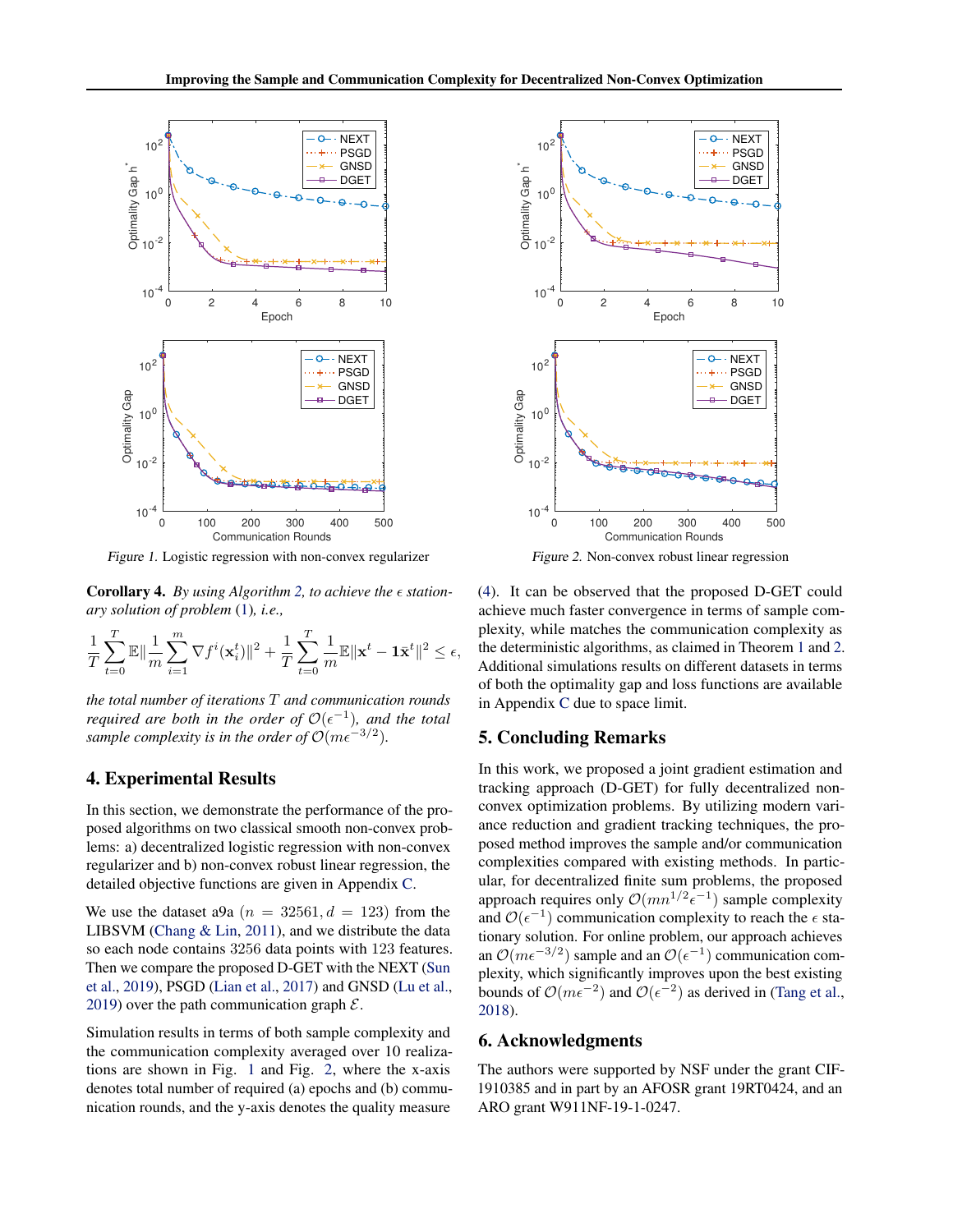# <span id="page-9-0"></span>References

- Ali, K. and Van Stam, W. TiVo: making show recommendations using a distributed collaborative filtering architecture. In *Proceedings of the International Conference on Knowledge Discovery and Data Mining (SIGKDD)*, pp. 394–401, 2004.
- Allen-Zhu, Z. and Hazan, E. Variance reduction for faster non-convex optimization. In *Proceedings of International Conference on Machine Learning (ICML)*, pp. 699–707, 2016.
- Arjevani, Y., Carmon, Y., Duchi, J. C., Foster, D. J., Srebro, N., and Woodworth, B. Lower bounds for non-convex stochastic optimization. *arXiv preprint arXiv:1912.02365*, 2019.
- Assran, M., Loizou, N., Ballas, N., and Rabbat, M. Stochastic gradient push for distributed deep learning. In *Proceedings of International Conference on Machine Learning (ICML)*, pp. 344–353, 2019.
- Bertsekas, D. P. *Parallel and distributed computation: numerical methods*, volume 23. Prentice hall Englewood Cliffs, NJ, 1989.
- Bianchi, P. and Jakubowicz, J. Convergence of a multi-agent projected stochastic gradient algorithm for non-convex optimization. *IEEE Transactions on Automatic Control*, 58(2):391–405, 2013.
- Bianchi, P., Fort, G., and Hachem, W. Performance of a distributed stochastic approximation algorithm. *IEEE Transactions on Information Theory*, 59(11):7405–7418, 2013.
- Boyd, S., Diaconis, P., and Xiao, L. Fastest mixing markov chain on a graph. *SIAM Review*, 46(4):667–689, 2004.
- Boyd, S., Parikh, N., Chu, E., Peleato, B., Eckstein, J., et al. Distributed optimization and statistical learning via the alternating direction method of multipliers. *Foundations* and Trends $(\overline{R})$  *in Machine learning*,  $3(1)$ : 1–122, 2011.
- Cen, S., Zhang, H., Chi, Y., Chen, W., and Liu, T.-Y. Convergence of distributed stochastic variance reduced methods without sampling extra data. *arXiv preprint arXiv:1905.12648*, 2019.
- Chang, C.-C. and Lin, C.-J. Libsvm: A library for support vector machines. *ACM transactions on intelligent systems and technology (TIST)*, 2(3):27, 2011.
- Chen, J. and Sayed, A. H. Diffusion adaptation strategies for distributed optimization and learning over networks. *IEEE Transactions on Signal Processing*, 60(8):4289– 4305, 2012.
- Chen, J., Towfic, Z. J., and Sayed, A. H. Dictionary learning over distributed models. *IEEE Transactions on Signal Processing*, 63(4):1001–1016, 2014.
- Daneshmand, A., Scutari, G., and Facchinei, F. Distributed dictionary learning. In *Proceedings of the 50th Asilomar Conference on Signals, Systems and Computers*, pp. 1001– 1005, 2016.
- Defazio, A., Bach, F., and Lacoste-Julien, S. SAGA: A fast incremental gradient method with support for nonstrongly convex composite objectives. In *Advances in Neural Information Processing Systems (NIPS)*, pp. 1646– 1654, 2014.
- Di Lorenzo, P. and Scutari, G. NEXT: In-network nonconvex optimization. *IEEE Transactions on Signal and Information Processing over Networks*, 2(2):120–136, 2016.
- Fang, C., Li, C. J., Lin, Z., and Zhang, T. SPIDER: Nearoptimal non-convex optimization via stochastic pathintegrated differential estimator. In *Advances in Neural Information Processing Systems (NIPS)*, pp. 689–699, 2018.
- Ghadimi, S. and Lan, G. Stochastic first-and zeroth-order methods for nonconvex stochastic programming. *SIAM Journal on Optimization*, 23(4):2341–2368, 2013.
- Hendrikx, H., Bach, F., and Massoulie, L. An accelerated decentralized stochastic proximal algorithm for finite sums. *arXiv preprint arXiv:1905.11394*, 2019.
- Hong, M., Luo, Z.-Q., and Razaviyayn, M. Convergence analysis of alternating direction method of multipliers for a family of nonconvex problems. *SIAM Journal on Optimization*, 26(1):337–364, 2016.
- Hong, M., Hajinezhad, D., and Zhao, M.-M. Prox-PDA: The proximal primal-dual algorithm for fast distributed nonconvex optimization and learning over networks. In *Proceedings of International Conference on Machine Learning (ICML)*, pp. 1529–1538, 2017.
- Jiang, Z., Balu, A., Hegde, C., and Sarkar, S. Collaborative deep learning in fixed topology networks. In *Advances in Neural Information Processing Systems (NIPS)*, pp. 5904–5914, 2017.
- Johnson, R. and Zhang, T. Accelerating stochastic gradient descent using predictive variance reduction. In *Advances in Neural Information Processing Systems (NIPS)*, pp. 315–323, 2013.
- Konečný, J., McMahan, H. B., Yu, F. X., Richtárik, P., Suresh, A. T., and Bacon, D. Federated learning: Strategies for improving communication efficiency. *arXiv preprint arXiv:1610.05492*, 2016.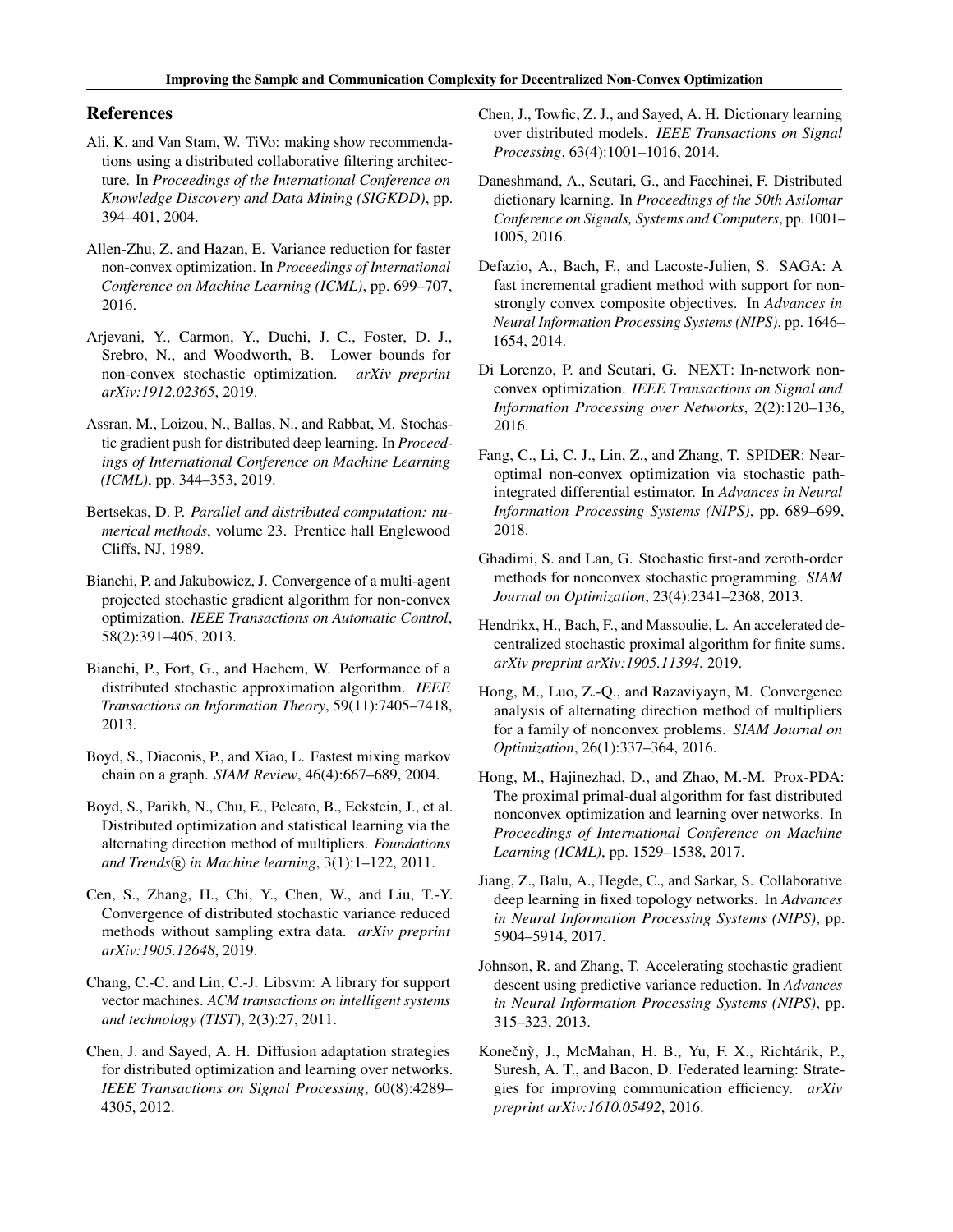- <span id="page-10-0"></span>Lei, L., Ju, C., Chen, J., and Jordan, M. I. Non-convex finite-sum optimization via SCSG methods. In *Advances in Neural Information Processing Systems (NIPS)*, pp. 2348–2358, 2017.
- Li, B., Cen, S., Chen, Y., and Chi, Y. Communicationefficient distributed optimization in networks with gradient tracking. *arXiv preprint arXiv:1909.05844*, 2019.
- Lian, X., Zhang, C., Zhang, H., Hsieh, C.-J., Zhang, W., and Liu, J. Can decentralized algorithms outperform centralized algorithms? a case study for decentralized parallel stochastic gradient descent. In *Advances in Neural Information Processing Systems (NIPS)*, pp. 5330–5340, 2017.
- Lu, S. and Wu, C. W. Decentralized stochastic non-convex optimization over weakly connected time-varying digraphs. In *IEEE International Conference on Acoustics, Speech and Signal Processing*, pp. 5770–5774, 2020.
- Lu, S., Zhang, X., Sun, H., and Hong, M. GNSD: a gradienttracking based nonconvex stochastic algorithm for decentralized optimization. In *Proceedings of IEEE Data Science Workshop (DSW)*, pp. 315–321, June 2019.
- Mokhtari, A. and Ribeiro, A. DSA: Decentralized double stochastic averaging gradient algorithm. *The Journal of Machine Learning Research*, 17(1):2165–2199, 2016.
- Nedic, A. and Ozdaglar, A. Distributed subgradient methods for multi-agent optimization. *IEEE Transactions on Automatic Control*, 54(1):48–61, 2009.
- Nedic, A., Olshevsky, A., and Rabbat, M. G. Network ´ topology and communication-computation tradeoffs in decentralized optimization. *Proceedings of the IEEE*, 106 (5):953–976, 2018.
- Nesterov, Y. Introductory lectures on convex programming volume i: Basic course. *Lecture notes*, 3(4):5, 1998.
- Nguyen, L. M., Liu, J., Scheinberg, K., and Takáč, M. SARAH: A novel method for machine learning problems using stochastic recursive gradient. In *Proceedings of International Conference on Machine Learning (ICML)*, pp. 2613–2621, 2017.
- Nguyen, L. M., van Dijk, M., Phan, D. T., Nguyen, P. H., Weng, T.-W., and Kalagnanam, J. R. Optimal finitesum smooth non-convex optimization with sarah. *arXiv preprint arXiv:1901.07648*, 2019.
- Pu, S. and Nedić, A. A distributed stochastic gradient tracking method. In *Proceedings of the Conference on Decision and Control (CDC)*, pp. 963–968, 2018.
- Reddi, S. J., Hefny, A., Sra, S., Poczos, B., and Smola, A. Stochastic variance reduction for nonconvex optimization. In *Proceedings of International Conference on Machine Learning (ICML)*, pp. 314–323, 2016.
- Shen, Z., Mokhtari, A., Zhou, T., Zhao, P., and Qian, H. Towards more efficient stochastic decentralized learning: Faster convergence and sparse communication. *arXiv preprint arXiv:1805.09969*, 2018.
- Shi, W., Ling, Q., Wu, G., and Yin, W. EXTRA: An exact first-order algorithm for decentralized consensus optimization. *SIAM Journal on Optimization*, 25(2):944–966, 2015.
- Sun, H. and Hong, M. Distributed non-convex first-order optimization and information processing: Lower complexity bounds and rate optimal algorithms. *IEEE Transactions on Signal Processing*, 67(22):5912–5928, 2019.
- Sun, Y., Daneshmand, A., and Scutari, G. Convergence rate of distributed optimization algorithms based on gradient tracking. *arXiv preprint arXiv:1905.02637*, 2019.
- Tang, H., Lian, X., Yan, M., Zhang, C., and Liu, J.  $D^2$ : Decentralized training over decentralized data. In *Proceedings of International Conference on Machine Learning (ICML)*, pp. 4855–4863, 2018.
- Wang, Z. and Li, H. Edge-based stochastic gradient algorithm for distributed optimization. *IEEE Transactions on Network Science and Engineering*, 2019.
- Wang, Z., Ji, K., Zhou, Y., Liang, Y., and Tarokh, V. Spiderboost and momentum: Faster variance reduction algorithms. In *Advances in Neural Information Processing Systems (NIPS)*, pp. 2403–2413. 2019.
- Xiao, L. and Boyd, S. Fast linear iterations for distributed averaging. *Systems and Control Letters*, 53(1):65–78, 2004.
- Xin, R., Khan, U. A., and Kar, S. Variance-reduced decentralized stochastic optimization with gradient tracking. *arXiv preprint arXiv:1909.11774*, 2019.
- Yuan, K., Ling, Q., and Yin, W. On the convergence of decentralized gradient descent. *SIAM Journal on Optimization*, 26(3):1835–1854, 2016.
- Yuan, K., Ying, B., Liu, J., and Sayed, A. H. Variancereduced stochastic learning by networked agents under random reshuffling. *IEEE Transactions on Signal Processing*, 67(2):351–366, 2018.
- Zeng, J. and Yin, W. On nonconvex decentralized gradient descent. *IEEE Transactions on Signal Processing*, 66 (11):2834–2848, 2018.